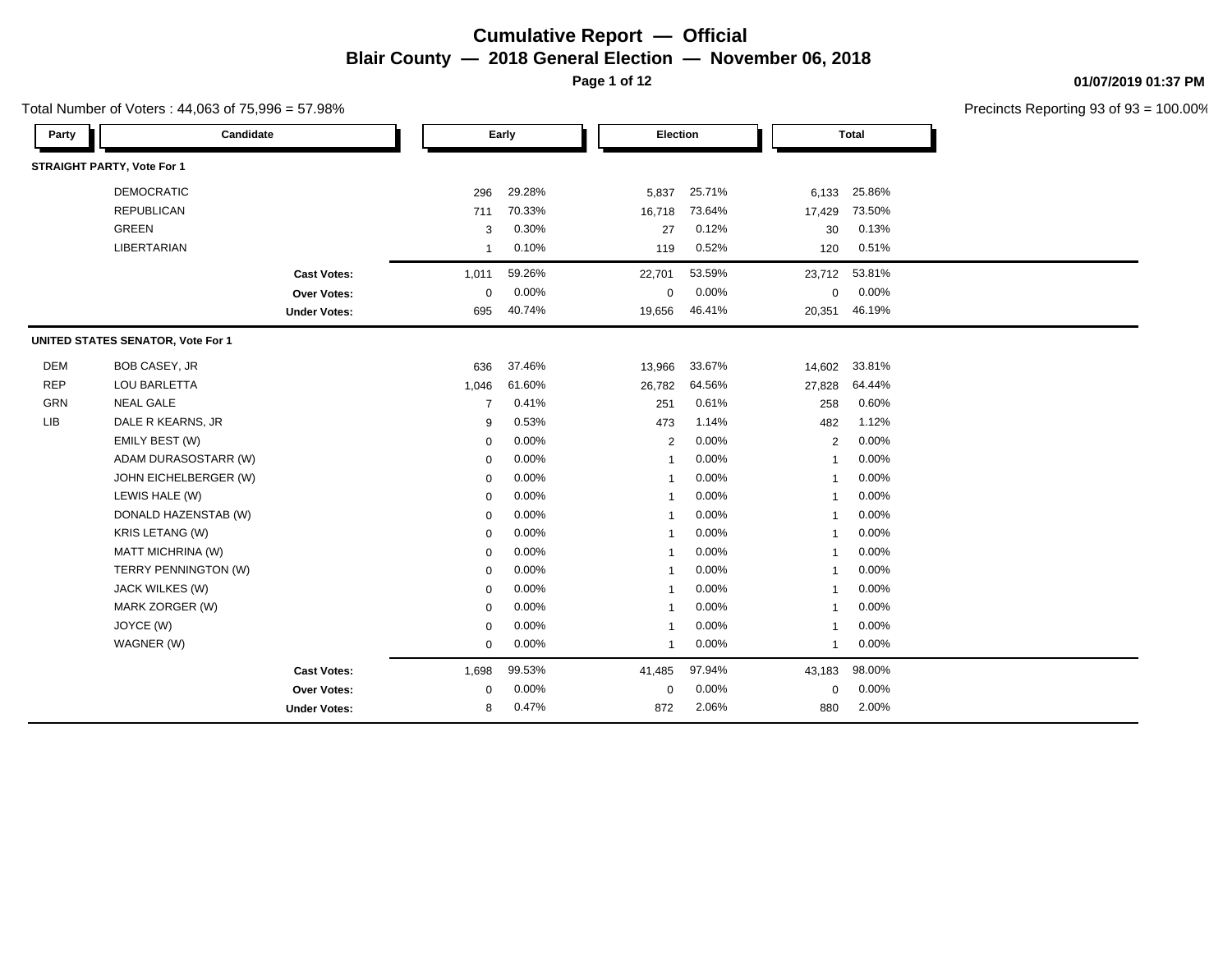**Page 2 of 12**

Total Number of Voters : 44,063 of 75,996 = 57.98%

| <b>DEM</b><br><b>REP</b> | <b>GOVERNOR AND LIEUTENANT GOVERNOR, Vote For 1</b><br>TOM WOLF JOHN FETTERMAN |                |        |                |          |                |          |  |
|--------------------------|--------------------------------------------------------------------------------|----------------|--------|----------------|----------|----------------|----------|--|
|                          |                                                                                |                |        |                |          |                |          |  |
|                          |                                                                                | 622            | 36.78% | 14,003         | 33.44%   | 14,625         | 33.57%   |  |
|                          | SCOTT R WAGNER JEFF BARTOS                                                     | 1,038          | 61.38% | 27,138         | 64.81%   | 28,176         | 64.68%   |  |
| GRN                      | PAUL GLOVER JOCOLYN                                                            | 8              | 0.47%  | 209            | 0.50%    | 217            | 0.50%    |  |
|                          | <b>BOWSER-BOSTICK</b>                                                          |                |        |                |          |                |          |  |
| LIB                      | KEN V KRAWCHUK KATHLEEN S SMITH                                                | 20             | 1.18%  | 489            | 1.17%    | 509            | 1.17%    |  |
|                          | LAURA ELLSWORTH (W)                                                            | $\overline{1}$ | 0.06%  | $\overline{2}$ | 0.00%    | 3              | 0.01%    |  |
|                          | DONALD J TRUMP (W)                                                             | $\mathbf 0$    | 0.00%  | $\overline{2}$ | 0.00%    | $\overline{2}$ | 0.00%    |  |
|                          | <b>KURT ANGLE (W)</b>                                                          | $\mathbf 0$    | 0.00%  | $\overline{1}$ | 0.00%    | $\overline{1}$ | 0.00%    |  |
|                          | TOM WOLF JOCOLYN BOWSERBI (W)                                                  | $\mathbf 0$    | 0.00%  | $\overline{1}$ | 0.00%    | $\overline{1}$ | 0.00%    |  |
|                          | ROBERT BYERS (W)                                                               | $\mathbf 0$    | 0.00%  | $\overline{1}$ | 0.00%    | $\overline{1}$ | 0.00%    |  |
|                          | DR JOHN D DIAMOND (W)                                                          | $\mathbf 0$    | 0.00%  | $\overline{1}$ | 0.00%    | $\mathbf{1}$   | 0.00%    |  |
|                          | <b>JOHN DIAMOND (W)</b>                                                        | $\mathbf 0$    | 0.00%  | $\overline{1}$ | 0.00%    | $\mathbf{1}$   | 0.00%    |  |
|                          | PATRICK J FANELLI (W)                                                          | $\mathbf 0$    | 0.00%  | $\overline{1}$ | 0.00%    | $\overline{1}$ | 0.00%    |  |
|                          | MICHAEL FAY (W)                                                                | $\mathbf 0$    | 0.00%  | $\overline{1}$ | 0.00%    | $\mathbf{1}$   | 0.00%    |  |
|                          | CHRISTIAN GREEN (W)                                                            | $\mathbf 0$    | 0.00%  | $\overline{1}$ | 0.00%    | $\mathbf{1}$   | 0.00%    |  |
|                          | JOHN HIRT (W)                                                                  | $\mathbf 0$    | 0.00%  | $\overline{1}$ | 0.00%    | $\mathbf{1}$   | 0.00%    |  |
|                          | MIKE HORTON (W)                                                                | $\mathbf 0$    | 0.00%  | $\overline{1}$ | 0.00%    | $\overline{1}$ | 0.00%    |  |
|                          | DONOVAN C JENKINS (W)                                                          | $\mathbf 0$    | 0.00%  | $\overline{1}$ | 0.00%    | $\mathbf{1}$   | 0.00%    |  |
|                          | PATRICK KIELTY (W)                                                             | $\overline{1}$ | 0.06%  | 0              | 0.00%    | $\overline{1}$ | 0.00%    |  |
|                          | GERRY LOWE (W)                                                                 | $\mathbf 0$    | 0.00%  | $\overline{1}$ | 0.00%    | $\mathbf{1}$   | 0.00%    |  |
|                          | JOE MANGO (W)                                                                  | $\mathbf 0$    | 0.00%  | $\overline{1}$ | 0.00%    | $\overline{1}$ | 0.00%    |  |
|                          | PAUL MANGO (W)                                                                 | $\mathbf 0$    | 0.00%  | $\overline{2}$ | 0.00%    | $\overline{2}$ | 0.00%    |  |
|                          | REP RON MILLER (W)                                                             | $\mathbf 0$    | 0.00%  | $\overline{1}$ | 0.00%    | $\overline{1}$ | 0.00%    |  |
|                          | BARACK OBAMA (W)                                                               | $\mathbf 0$    | 0.00%  | $\overline{1}$ | 0.00%    | $\overline{1}$ | 0.00%    |  |
|                          | CATHERINE RABOLD\(W)                                                           | $\overline{1}$ | 0.06%  | 0              | $0.00\%$ | $\overline{1}$ | 0.00%    |  |
|                          | SAM ROHRER (W)                                                                 | $\mathbf 0$    | 0.00%  | $\overline{1}$ | 0.00%    | $\overline{1}$ | 0.00%    |  |
|                          | ERIC SHOCK (W)                                                                 | $\mathbf 0$    | 0.00%  | $\overline{1}$ | 0.00%    | $\mathbf{1}$   | 0.00%    |  |
|                          | TOM SMITH (W)                                                                  | $\mathbf 0$    | 0.00%  | $\overline{1}$ | $0.00\%$ | $\overline{1}$ | 0.00%    |  |
|                          | JERRY STERN (W)                                                                | $\mathbf 0$    | 0.00%  | 5              | 0.01%    | 5              | 0.01%    |  |
|                          | JOHN SWOPE (W)                                                                 | 0              | 0.00%  | $\overline{2}$ | $0.00\%$ | $\overline{c}$ | 0.00%    |  |
|                          | <b>JUDY WARD (W)</b>                                                           | $\mathbf 0$    | 0.00%  | $\overline{1}$ | $0.00\%$ | $\overline{1}$ | 0.00%    |  |
|                          | <b>Cast Votes:</b>                                                             | 1,691          | 99.12% | 41,871         | 98.85%   | 43,562         | 98.86%   |  |
|                          | Over Votes:                                                                    | $\mathbf 0$    | 0.00%  | $\mathbf 0$    | $0.00\%$ | $\mathbf 0$    | $0.00\%$ |  |
|                          | <b>Under Votes:</b>                                                            | 15             | 0.88%  | 486            | 1.15%    | 501            | 1.14%    |  |

### **01/07/2019 01:37 PM**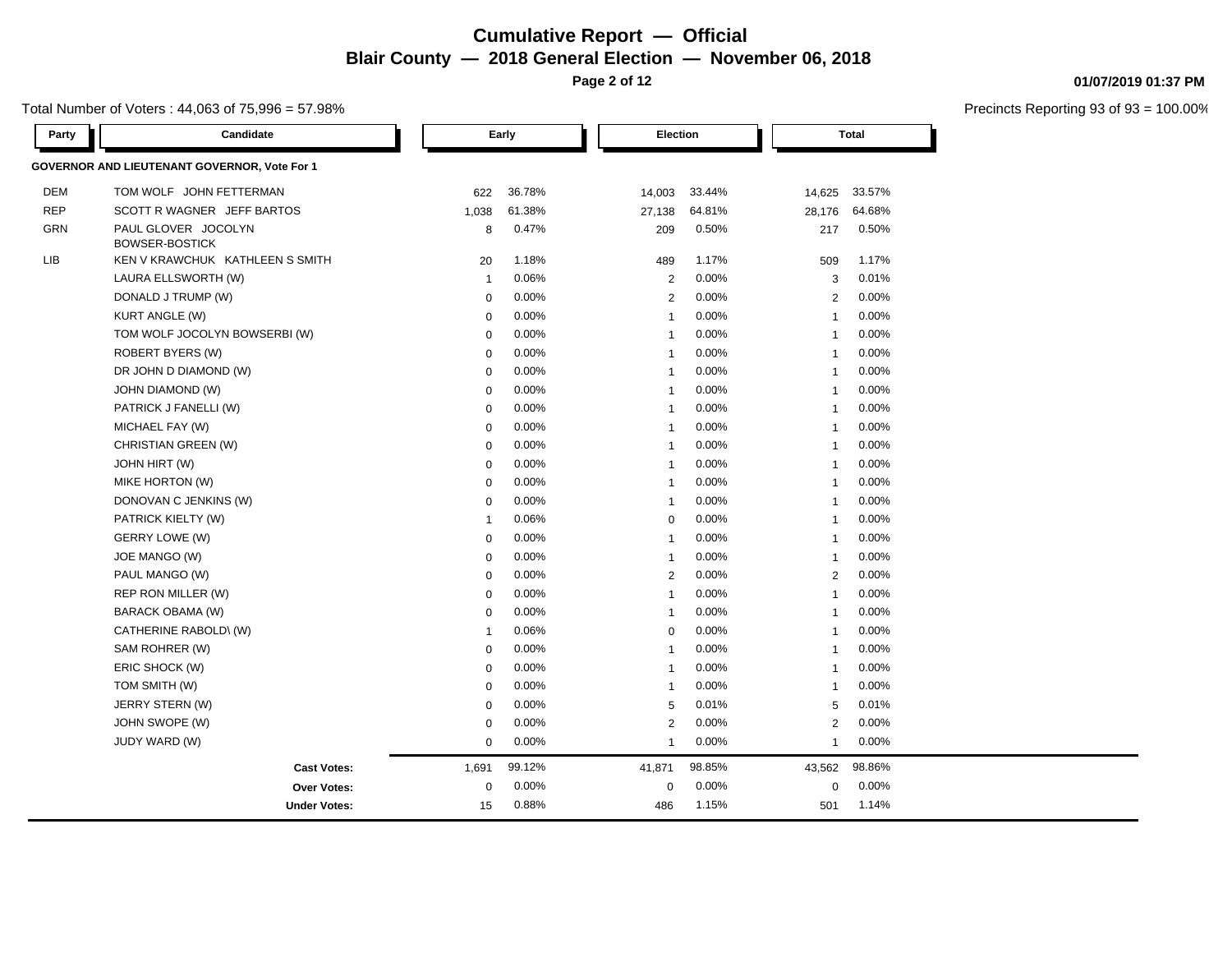**Page 3 of 12**

#### Total Number of Voters : 44,063 of 75,996 = 57.98%

**01/07/2019 01:37 PM**

| Party      | Candidate                                            |                    |                | Early  | Election       |        |                | <b>Total</b>            |  |
|------------|------------------------------------------------------|--------------------|----------------|--------|----------------|--------|----------------|-------------------------|--|
|            | REPRESENTATIVE IN CONGRESS 13TH DISTRICT, Vote For 1 |                    |                |        |                |        |                |                         |  |
| <b>DEM</b> | <b>BRENT OTTAWAY</b>                                 |                    | 527            | 31.13% | 11,973         | 28.69% | 12,500         | 28.78%                  |  |
| <b>REP</b> | JOHN JOYCE                                           |                    | 1,158          | 68.40% | 29,695         | 71.15% | 30,853         | 71.04%                  |  |
|            | KIRK J DODSON (W)                                    |                    | $\mathbf{1}$   | 0.06%  | $\overline{2}$ | 0.00%  |                | 0.01%<br>3              |  |
|            | JOE DODSON (W)                                       |                    | 0              | 0.00%  | $\mathbf{1}$   | 0.00%  | $\mathbf{1}$   | 0.00%                   |  |
|            | JOHN EICHELBERGER (W)                                |                    | 3              | 0.18%  | 22             | 0.05%  | 25             | 0.06%                   |  |
|            | ART HALVORSON (W)                                    |                    | $\overline{2}$ | 0.12%  | 11             | 0.03%  | 13             | 0.03%                   |  |
|            | JOHN MCGINNIS (W)                                    |                    | $\mathbf 0$    | 0.00%  | $\overline{2}$ | 0.00%  |                | 0.00%<br>$\overline{2}$ |  |
|            | Judy Ward (W)                                        |                    | $\mathbf 0$    | 0.00%  | $\overline{1}$ | 0.00%  | $\mathbf{1}$   | 0.00%                   |  |
|            | <b>MATT MICHRINA (W)</b>                             |                    | $\mathbf 0$    | 0.00%  | $\mathbf{1}$   | 0.00%  | $\mathbf{1}$   | 0.00%                   |  |
|            | MICKEY MOUSE (W)                                     |                    | $\mathbf 0$    | 0.00%  | $\mathbf{1}$   | 0.00%  | $\overline{1}$ | 0.00%                   |  |
|            | ZACHARY NIXON (W)                                    |                    | $\mathbf 0$    | 0.00%  | -1             | 0.00%  | $\overline{1}$ | 0.00%                   |  |
|            | DENNIS PAGE (W)                                      |                    | $\mathbf 0$    | 0.00%  | $\mathbf{1}$   | 0.00%  | $\mathbf{1}$   | 0.00%                   |  |
|            | CHESTY PULLER (W)                                    |                    | $\mathbf 0$    | 0.00%  | $\mathbf{1}$   | 0.00%  | $\mathbf{1}$   | 0.00%                   |  |
|            | MITCHELL RHINEHART (W)                               |                    | $\mathbf 0$    | 0.00%  | $\overline{1}$ | 0.00%  | $\overline{1}$ | 0.00%                   |  |
|            | <b>JASON RUNK (W)</b>                                |                    | $\mathbf 0$    | 0.00%  | $\overline{1}$ | 0.00%  | $\overline{1}$ | 0.00%                   |  |
|            | CHARLES SCHEIBENER (W)                               |                    | $\mathbf 0$    | 0.00%  | $\mathbf{1}$   | 0.00%  | $\mathbf{1}$   | 0.00%                   |  |
|            | BILL SHUSTER (W)                                     |                    | $\mathbf 0$    | 0.00%  | $\overline{1}$ | 0.00%  | $\overline{1}$ | 0.00%                   |  |
|            | NATHAN W KARN SR (W)                                 |                    | $\mathbf 0$    | 0.00%  | $\overline{1}$ | 0.00%  | $\overline{1}$ | 0.00%                   |  |
|            | AC STICKLE (W)                                       |                    | $\mathbf 0$    | 0.00%  | $\overline{1}$ | 0.00%  | $\mathbf{1}$   | 0.00%                   |  |
|            | NANCY ROSE VINCENT (W)                               |                    | $\mathbf 0$    | 0.00%  | $\mathbf{1}$   | 0.00%  | $\overline{1}$ | 0.00%                   |  |
|            | GARY WEGMAN (W)                                      |                    | $\mathbf 0$    | 0.00%  | $\overline{1}$ | 0.00%  | -1             | 0.00%                   |  |
|            | DOUG MASTRIANO (W)                                   |                    | $\mathbf 0$    | 0.00%  | $\overline{2}$ | 0.00%  |                | 0.00%<br>$\overline{2}$ |  |
|            | SCOTT BARGER (W)                                     |                    | $\mathbf 0$    | 0.00%  | $\overline{1}$ | 0.00%  | $\mathbf{1}$   | 0.00%                   |  |
|            | HILLARY BAUGHMAN (W)                                 |                    | $\mathbf 0$    | 0.00%  | $\overline{1}$ | 0.00%  | $\overline{1}$ | 0.00%                   |  |
|            | BRIAN BAUM (W)                                       |                    | $\mathbf 0$    | 0.00%  | $\overline{1}$ | 0.00%  | -1             | 0.00%                   |  |
|            | CHRIS CREEK (W)                                      |                    | $\mathbf 0$    | 0.00%  | $\mathbf{1}$   | 0.00%  | $\overline{1}$ | 0.00%                   |  |
|            | MICHAEL DELGROSSO (W)                                |                    | $\mathbf 0$    | 0.00%  | $\overline{1}$ | 0.00%  | $\overline{1}$ | 0.00%                   |  |
|            | JOSEPH EBERSOLE (W)                                  |                    | $\mathbf 0$    | 0.00%  | $\mathbf{1}$   | 0.00%  | $\overline{1}$ | 0.00%                   |  |
|            | EMILEE ELDER (W)                                     |                    | $\mathbf{1}$   | 0.06%  | $\mathbf 0$    | 0.00%  | -1             | 0.00%                   |  |
|            | NICOL EPPLE (W)                                      |                    | $\mathbf 0$    | 0.00%  | $\mathbf{1}$   | 0.00%  | $\overline{1}$ | 0.00%                   |  |
|            | PATRICK J FANELLI (W)                                |                    | $\mathbf 0$    | 0.00%  | $\overline{1}$ | 0.00%  | $\overline{1}$ | 0.00%                   |  |
|            | <b>BOB GATTRELL (W)</b>                              |                    | $\mathbf 0$    | 0.00%  | $\mathbf{1}$   | 0.00%  | $\mathbf{1}$   | 0.00%                   |  |
|            | DREW GULAK (W)                                       |                    | $\mathbf 0$    | 0.00%  | $\mathbf{1}$   | 0.00%  | $\overline{1}$ | 0.00%                   |  |
|            | COREY HARTMAN (W)                                    |                    | $\mathbf{1}$   | 0.06%  | $\mathbf 0$    | 0.00%  | $\mathbf{1}$   | 0.00%                   |  |
|            | PAUL HEAD (W)                                        |                    | $\mathbf 0$    | 0.00%  | $\overline{1}$ | 0.00%  | $\overline{1}$ | 0.00%                   |  |
|            | VICTOR HRESCAK (W)                                   |                    | $\mathbf 0$    | 0.00%  | $\mathbf{1}$   | 0.00%  | $\mathbf{1}$   | 0.00%                   |  |
|            | MATTHEW ICKES (W)                                    |                    | $\pmb{0}$      | 0.00%  | $\overline{1}$ | 0.00%  | -1             | 0.00%                   |  |
|            | JESS KING (W)                                        |                    | $\mathbf 0$    | 0.00%  | $\overline{1}$ | 0.00%  | $\overline{1}$ | 0.00%                   |  |
|            |                                                      | <b>Cast Votes:</b> | 1,693          | 99.24% | 41,736         | 98.53% | 43,429         | 98.56%                  |  |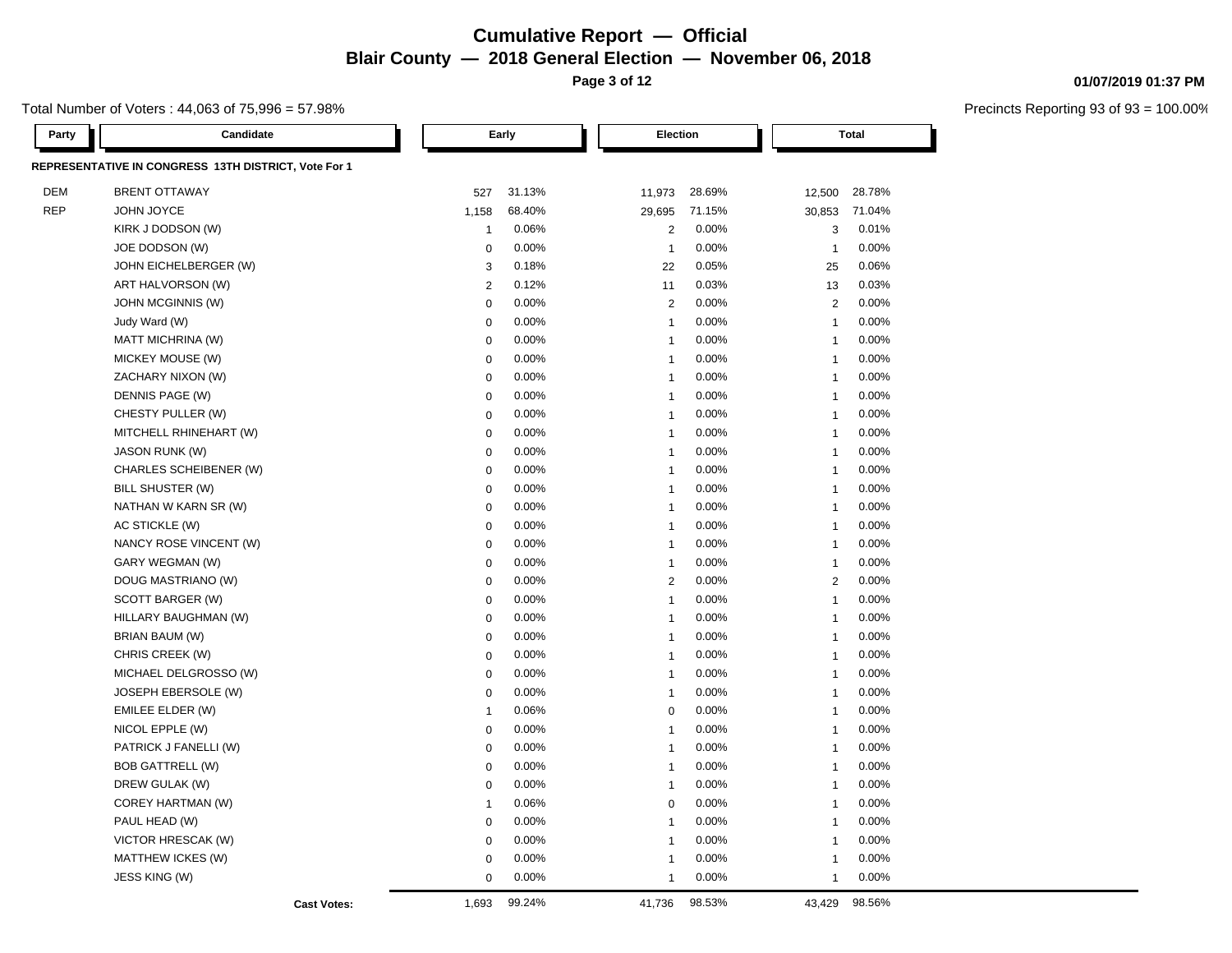**Page 4 of 12**

### **01/07/2019 01:37 PM**

| Total Number of Voters: 44,063 of 75,996 = 57.98% |                                                           |              |        |                |          |                |              | Precincts Reporting 93 of 93 = |
|---------------------------------------------------|-----------------------------------------------------------|--------------|--------|----------------|----------|----------------|--------------|--------------------------------|
| Party                                             | Candidate                                                 |              | Early  |                | Election |                | <b>Total</b> |                                |
|                                                   | <b>Over Votes:</b>                                        | $\mathbf 0$  | 0.00%  | 0              | 0.00%    | 0              | 0.00%        |                                |
|                                                   | <b>Under Votes:</b>                                       | 13           | 0.76%  | 621            | 1.47%    | 634            | 1.44%        |                                |
|                                                   | SENATOR IN THE GENERAL ASSEMBLY 30TH DISTRICT, Vote For 1 |              |        |                |          |                |              |                                |
| DEM                                               | <b>EMILY BEST</b>                                         | 506          | 29.96% | 12,020         | 28.73%   | 12,526         | 28.78%       |                                |
| <b>REP</b>                                        | <b>JUDY WARD</b>                                          | 1,181        | 69.92% | 29,779         | 71.17%   | 30,960         | 71.12%       |                                |
|                                                   | LAURA BURKE (W)                                           | $\mathbf 0$  | 0.00%  | $\overline{2}$ | 0.00%    | 2              | 0.00%        |                                |
|                                                   | JESSE ICKES (W)                                           | $\mathbf 0$  | 0.00%  | $\mathbf{1}$   | 0.00%    |                | 0.00%        |                                |
|                                                   | MATTHEW ICKES (W)                                         | 0            | 0.00%  | $\mathbf{1}$   | 0.00%    | -1             | 0.00%        |                                |
|                                                   | DAN KISS (W)                                              | 0            | 0.00%  | $\overline{7}$ | 0.02%    | $\overline{7}$ | 0.02%        |                                |
|                                                   | SCOTT BARGER (W)                                          | $\mathbf 0$  | 0.00%  | $\mathbf{1}$   | 0.00%    |                | 0.00%        |                                |
|                                                   | KAREN BAUM (W)                                            | $\mathbf 0$  | 0.00%  | $\mathbf{1}$   | 0.00%    |                | 0.00%        |                                |
|                                                   | <b>JIM CLANCY (W)</b>                                     | 0            | 0.00%  | 1              | 0.00%    |                | 0.00%        |                                |
|                                                   | JAMES CONNER (W)                                          | 0            | 0.00%  | $\mathbf{1}$   | 0.00%    |                | 0.00%        |                                |
|                                                   | ADAM DURASOSTARR (W)                                      | 0            | 0.00%  | 1              | 0.00%    |                | 0.00%        |                                |
|                                                   | CLINT EASTWOOD (W)                                        | $\mathbf 0$  | 0.00%  | $\mathbf{1}$   | 0.00%    |                | 0.00%        |                                |
|                                                   | JOHN EICHELBERGER (W)                                     | 0            | 0.00%  | 5              | 0.01%    | 5              | 0.01%        |                                |
|                                                   | ANITA EMIGH (W)                                           | $\mathbf 0$  | 0.00%  | $\mathbf{1}$   | 0.00%    |                | 0.00%        |                                |
|                                                   | MIKE ENGLE (W)                                            | $\mathbf{1}$ | 0.06%  | $\mathbf 0$    | 0.00%    |                | 0.00%        |                                |
|                                                   | PAUL GOOD (W)                                             | $\mathbf 0$  | 0.00%  | $\mathbf{1}$   | 0.00%    |                | 0.00%        |                                |
|                                                   | JOSEPH J GRASSI (W)                                       | $\mathbf 0$  | 0.00%  | $\mathbf{1}$   | 0.00%    |                | 0.00%        |                                |
|                                                   | RICH IRVIN (W)                                            | $\mathbf 0$  | 0.00%  | $\mathbf{1}$   | 0.00%    |                | 0.00%        |                                |
|                                                   | WILLIAM H KING JR (W)                                     | $\mathbf 0$  | 0.00%  | $\mathbf{1}$   | 0.00%    | -1             | 0.00%        |                                |
|                                                   | SHANNON MCCAULLEY (W)                                     | 0            | 0.00%  | 3              | 0.01%    | 3              | 0.01%        |                                |
|                                                   | BETSY MONROE (W)                                          | $\mathbf 0$  | 0.00%  | $\mathbf{1}$   | 0.00%    |                | 0.00%        |                                |
|                                                   | MATT PACIFICO (W)                                         | $\mathbf{1}$ | 0.06%  | $\mathbf 0$    | 0.00%    |                | 0.00%        |                                |
|                                                   | <b>JOSON RUNK (W)</b>                                     | $\mathbf 0$  | 0.00%  | $\mathbf{1}$   | 0.00%    |                | 0.00%        |                                |
|                                                   | CHARLES SCHEIBENER (W)                                    | $\pmb{0}$    | 0.00%  | 1              | 0.00%    |                | 0.00%        |                                |
|                                                   | REBBECA SIPES (W)                                         | $\pmb{0}$    | 0.00%  | $\mathbf{1}$   | 0.00%    |                | 0.00%        |                                |
|                                                   | <b>BRANDON SLIKO (W)</b>                                  | $\pmb{0}$    | 0.00%  | $\mathbf{1}$   | 0.00%    | -1             | 0.00%        |                                |
|                                                   | JERRY STERN (W)                                           | $\mathbf 0$  | 0.00%  | $\overline{2}$ | 0.00%    | $\overline{2}$ | 0.00%        |                                |
|                                                   | CHARLES TAYLOR (W)                                        | 0            | 0.00%  | 1              | 0.00%    | -1             | 0.00%        |                                |
|                                                   | DONALD J TRUMP (W)                                        | 0            | 0.00%  | 1              | 0.00%    |                | 0.00%        |                                |
|                                                   | SCOTT WEAVER (W)                                          | $\mathbf 0$  | 0.00%  | $\mathbf{1}$   | 0.00%    |                | 0.00%        |                                |
|                                                   | JACK WILKES (W)                                           | $\mathbf 0$  | 0.00%  | $\mathbf{1}$   | 0.00%    |                | 0.00%        |                                |
|                                                   | MARK ZORGER (W)                                           | 0            | 0.00%  | $\mathbf{1}$   | 0.00%    | $\mathbf{1}$   | 0.00%        |                                |
|                                                   | <b>Cast Votes:</b>                                        | 1,689        | 99.00% | 41,841         | 98.78%   | 43,530         | 98.79%       |                                |
|                                                   | Over Votes:                                               | $\mathbf{1}$ | 0.06%  | 0              | 0.00%    | -1             | 0.00%        |                                |
|                                                   | <b>Under Votes:</b>                                       | 16           | 0.94%  | 516            | 1.22%    | 532            | 1.21%        |                                |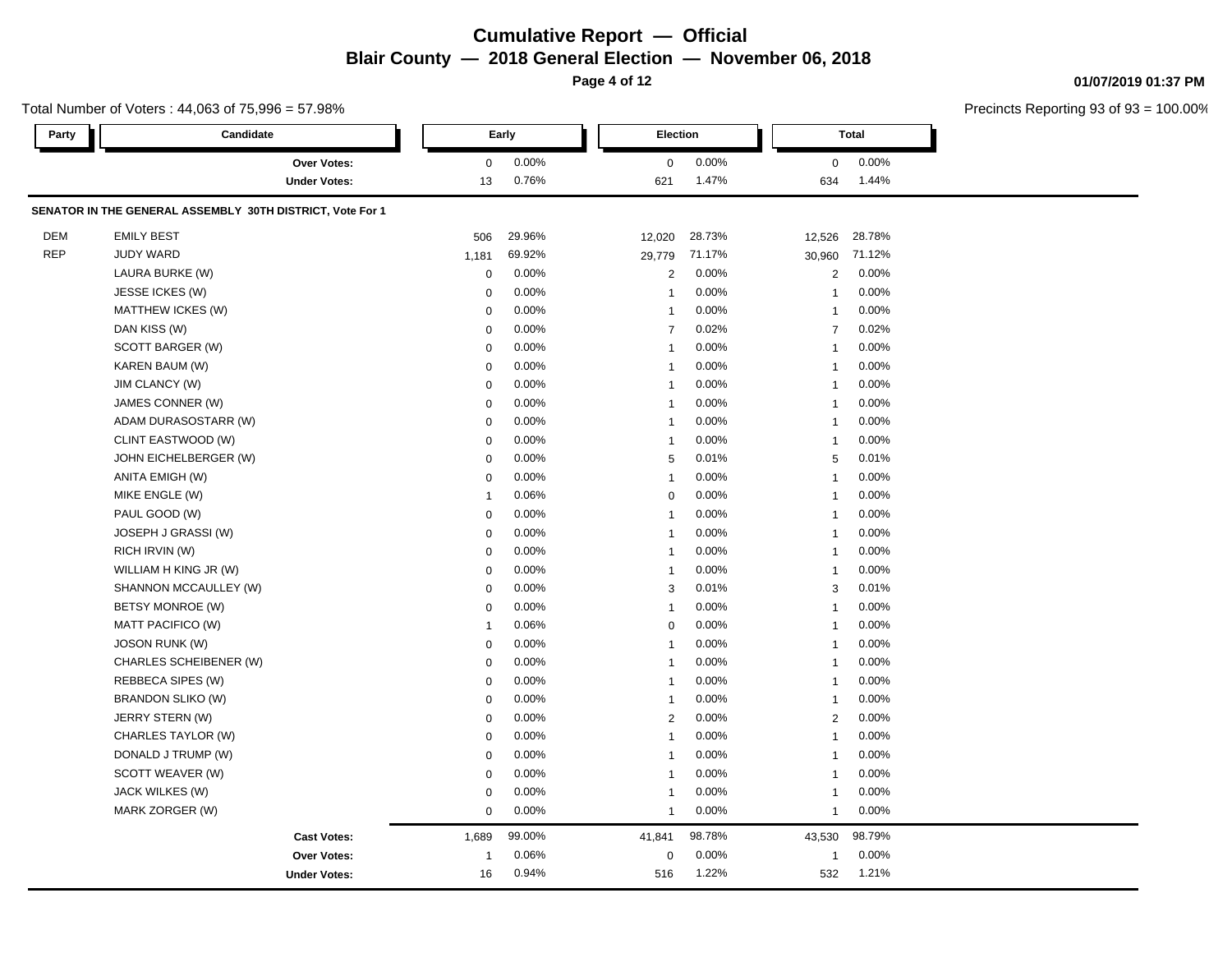**Page 5 of 12**

Total Number of Voters : 44,063 of 75,996 = 57.98%

| Party      | Candidate                                                        |                | Early  | Election       |        |                | Total  |
|------------|------------------------------------------------------------------|----------------|--------|----------------|--------|----------------|--------|
|            | REPRESENTATIVE IN THE GENERAL ASSEMBLY 79TH DISTRICT, Vote For 1 |                |        |                |        |                |        |
| <b>REP</b> | LOU SCHMITT                                                      | 534            | 96.04% | 14,574         | 97.10% | 15,108         | 97.06% |
|            | EMILY BEST (W)                                                   | $\mathbf 0$    | 0.00%  | 9              | 0.06%  | 9              | 0.06%  |
|            | LAURA BURKE (W)                                                  | $\overline{2}$ | 0.36%  | 14             | 0.09%  | 16             | 0.10%  |
|            | <b>BOB CASEY (W)</b>                                             | $\mathbf 0$    | 0.00%  | $\overline{2}$ | 0.01%  | 2              | 0.01%  |
|            | DONNA D GORITY (W)                                               | $\mathbf{1}$   | 0.18%  | 3              | 0.02%  | $\overline{4}$ | 0.03%  |
|            | JIM GREGORY (W)                                                  | $\mathbf 0$    | 0.00%  | 3              | 0.02%  | 3              | 0.02%  |
|            | MATT MICHRINA (W)                                                | $\mathbf 0$    | 0.00%  | 5              | 0.03%  | 5              | 0.03%  |
|            | BARACK OBAMA (W)                                                 | $\mathbf 0$    | 0.00%  | $\overline{2}$ | 0.01%  | 2              | 0.01%  |
|            | BRENT OTTAWAY (W)                                                | $\mathbf{1}$   | 0.18%  | $\overline{2}$ | 0.01%  | 3              | 0.02%  |
|            | PHILIP RAKER (W)                                                 | $\mathbf 0$    | 0.00%  | 3              | 0.02%  | 3              | 0.02%  |
|            | <b>JASON RUNK (W)</b>                                            | $\mathbf 0$    | 0.00%  | 68             | 0.45%  | 68             | 0.44%  |
|            | ANTHONY SABATINO (W)                                             | $\mathbf 0$    | 0.00%  | $\overline{2}$ | 0.01%  | $\overline{2}$ | 0.01%  |
|            | DOUGLAS SINGER (W)                                               | $\mathbf 0$    | 0.00%  | $\overline{2}$ | 0.01%  | $\overline{2}$ | 0.01%  |
|            | TERRY TOMASSETTI (W)                                             | $\pmb{0}$      | 0.00%  | 8              | 0.05%  | 8              | 0.05%  |
|            | CHERYL ABBOTT (W)                                                | $\mathbf 0$    | 0.00%  | $\overline{2}$ | 0.01%  | 2              | 0.01%  |
|            | <b>JOSH ABOUD (W)</b>                                            | $\mathbf 0$    | 0.00%  | $\overline{1}$ | 0.01%  | $\mathbf{1}$   | 0.01%  |
|            | IAN ADAMS (W)                                                    | $\mathbf{1}$   | 0.18%  | $\overline{2}$ | 0.01%  | 3              | 0.02%  |
|            | JORDAN ADAMS (W)                                                 | $\mathbf 0$    | 0.00%  | $\mathbf{1}$   | 0.01%  | $\overline{1}$ | 0.01%  |
|            | MARK ALEMAN (W)                                                  | $\mathbf{1}$   | 0.18%  | $\mathbf 0$    | 0.00%  | $\mathbf{1}$   | 0.01%  |
|            | <b>JOHN ANTHONY (W)</b>                                          | $\mathbf 0$    | 0.00%  | $\overline{1}$ | 0.01%  | $\mathbf{1}$   | 0.01%  |
|            | CHRISTOPHER ARNOLD (W)                                           | $\mathbf 0$    | 0.00%  | $\overline{2}$ | 0.01%  | 2              | 0.01%  |
|            | ASHLEYWERTZ (W)                                                  | $\mathbf 0$    | 0.00%  | $\mathbf{1}$   | 0.01%  | $\overline{1}$ | 0.01%  |
|            | <b>BILBO BAGGINS (W)</b>                                         | $\mathbf 0$    | 0.00%  | $\overline{1}$ | 0.01%  | $\overline{1}$ | 0.01%  |
|            | RAIFE BAILEY (W)                                                 | $\mathbf 0$    | 0.00%  | $\overline{1}$ | 0.01%  | $\mathbf{1}$   | 0.01%  |
|            | ADAM BAKER (W)                                                   | $\mathbf 0$    | 0.00%  | $\overline{1}$ | 0.01%  | $\overline{1}$ | 0.01%  |
|            | TIM BAKER (W)                                                    | $\mathbf{1}$   | 0.18%  | 3              | 0.02%  | $\overline{4}$ | 0.03%  |
|            | TIMOTHY BAKER (W)                                                | $\mathbf 0$    | 0.00%  | $\overline{2}$ | 0.01%  | 2              | 0.01%  |
|            | DONALD BALASCO (W)                                               | $\mathbf 0$    | 0.00%  | $\overline{1}$ | 0.01%  | $\overline{1}$ | 0.01%  |
|            | BARKLEY (W)                                                      | $\mathbf 0$    | 0.00%  | $\overline{1}$ | 0.01%  | $\overline{1}$ | 0.01%  |
|            | JACK BARLOW (W)                                                  | $\mathbf 0$    | 0.00%  | $\overline{1}$ | 0.01%  | $\mathbf{1}$   | 0.01%  |
|            | DEBORAH BAUGHMAN (W)                                             | $\mathbf{1}$   | 0.18%  | $\mathbf 0$    | 0.00%  | $\mathbf{1}$   | 0.01%  |
|            | TED BEAM (W)                                                     | $\mathbf 0$    | 0.00%  | $\overline{1}$ | 0.01%  | $\overline{1}$ | 0.01%  |
|            | HAIR BEAR (W)                                                    | $\mathbf 0$    | 0.00%  | $\mathbf{1}$   | 0.01%  | $\overline{1}$ | 0.01%  |
|            | MARK BENNETT (W)                                                 | $\Omega$       | 0.00%  | $\overline{1}$ | 0.01%  | $\mathbf{1}$   | 0.01%  |
|            | TODD BENNETT (W)                                                 | $\mathbf 0$    | 0.00%  | $\overline{2}$ | 0.01%  | 2              | 0.01%  |
|            | KELLIE WESNER BETTWY (W)                                         | $\mathbf 0$    | 0.00%  | $\overline{1}$ | 0.01%  | $\mathbf{1}$   | 0.01%  |
|            | JOE BILKA (W)                                                    | $\mathbf 0$    | 0.00%  | $\mathbf{1}$   | 0.01%  | $\mathbf{1}$   | 0.01%  |
|            | CHRIS BISHOPP (W)                                                | $\Omega$       | 0.00%  | $\mathbf{1}$   | 0.01%  | $\overline{1}$ | 0.01%  |
|            | JOHN BLOUGH (W)                                                  | $\Omega$       | 0.00%  | 3              | 0.02%  | 3              | 0.02%  |
|            | RICKY BOBBY (W)                                                  | $\Omega$       | 0.00%  | $\overline{1}$ | 0.01%  | $\overline{1}$ | 0.01%  |

#### **01/07/2019 01:37 PM**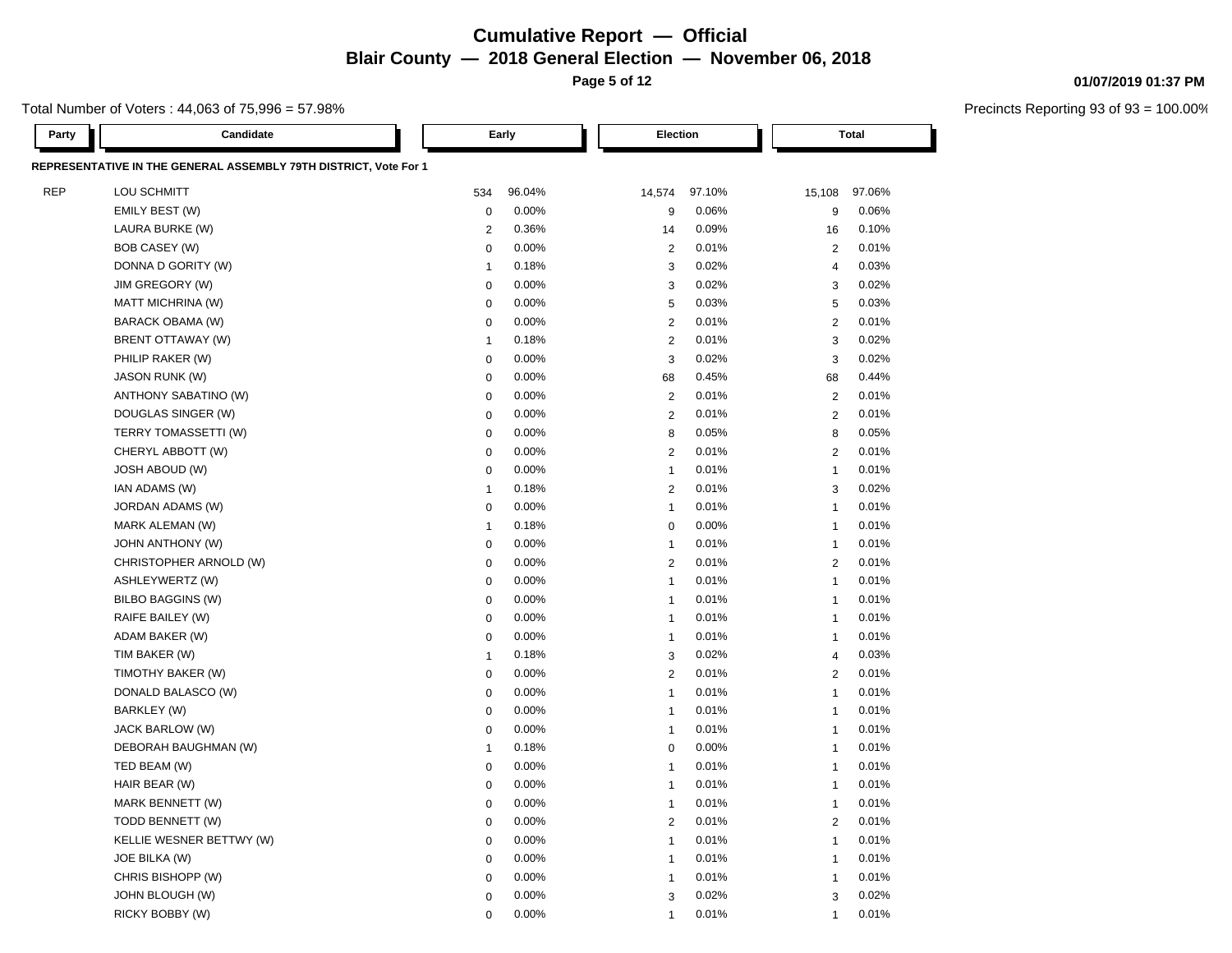**Page 6 of 12**

#### Total Number of Voters : 44,063 of 75,996 = 57.98%

**01/07/2019 01:37 PM**

| Candidate<br>Party         | Early        | Election       | <b>Total</b>   |
|----------------------------|--------------|----------------|----------------|
| <b>BOBJONESSS (W)</b>      | 0.00%        | 0.01%          | 0.01%          |
|                            | $\mathbf 0$  | $\mathbf{1}$   | 1              |
| COREY BOOKER (W)           | 0.00%        | 0.01%          | 0.01%          |
|                            | $\pmb{0}$    | $\mathbf{1}$   | $\mathbf{1}$   |
| JOCOLYN BOWSER BOSTICK (W) | 0.00%        | 0.01%          | 0.01%          |
|                            | $\mathbf 0$  | $\mathbf{1}$   | $\mathbf{1}$   |
| RAY BRASE (W)              | 0.00%        | 0.01%          | 0.01%          |
|                            | $\mathbf 0$  | $\mathbf{1}$   | $\mathbf{1}$   |
| SHARON BREAM (W)           | 0.00%        | 3              | 0.02%          |
|                            | $\mathbf 0$  | 0.02%          | 3              |
| CRAIG BRENNAN (W)          | $\mathbf 0$  | 0.01%          | 0.01%          |
|                            | 0.00%        | $\mathbf{1}$   | $\mathbf{1}$   |
| DUTCH BRENNAN (W)          | 0.00%        | 0.01%          | 0.01%          |
|                            | $\pmb{0}$    | $\overline{1}$ | $\overline{1}$ |
| <b>JUSTIN BUCKREIS (W)</b> | $\mathbf 0$  | 0.01%          | 0.01%          |
|                            | 0.00%        | $\mathbf{1}$   | $\mathbf{1}$   |
| <b>GRANT BURGESS (W)</b>   | $\mathbf 0$  | 0.01%          | 0.01%          |
|                            | 0.00%        | $\mathbf{1}$   | $\mathbf{1}$   |
| DICK BURNS (W)             | 0.00%        | 0.01%          | 0.01%          |
|                            | $\mathbf 0$  | $\mathbf{1}$   | $\mathbf{1}$   |
| GEORGE W BUSH (W)          | 0.00%        | 0.01%          | 0.01%          |
|                            | $\pmb{0}$    | $\mathbf{1}$   | $\mathbf{1}$   |
| ALLISON BUTLER (W)         | 0.00%        | $\mathbf{1}$   | 0.01%          |
|                            | $\pmb{0}$    | 0.01%          | $\mathbf{1}$   |
| ROBERT BYERS (W)           | 0.00%        | $\mathbf{1}$   | 0.01%          |
|                            | $\mathbf 0$  | 0.01%          | $\mathbf{1}$   |
| JIM BYRNE (W)              | 0.00%        | 0.01%          | 0.01%          |
|                            | $\mathbf 0$  | $\mathbf{1}$   | $\mathbf{1}$   |
| <b>GEORGE CARLIN (W)</b>   | 0.00%        | 0.01%          | 0.01%          |
|                            | $\mathbf 0$  | $\overline{1}$ | $\overline{1}$ |
| ROXANA CAZAN (W)           | 0.00%        | 0.01%          | 0.01%          |
|                            | $\pmb{0}$    | $\mathbf{1}$   | $\mathbf{1}$   |
| BERNARD CHATMAN (W)        | $\mathbf 0$  | 0.01%          | 0.01%          |
|                            | 0.00%        | $\mathbf{1}$   | $\mathbf{1}$   |
| JOHN CHESNEY (W)           | 0.00%        | 0.01%          | 0.01%          |
|                            | $\mathbf 0$  | $\mathbf{1}$   | $\mathbf{1}$   |
| BRIDGETTE CHILCOTE (W)     | 0.00%        | 0.02%          | 0.02%          |
|                            | $\mathbf 0$  | 3              | 3              |
| MICHAEL CLAPPER (W)        | $\mathbf 0$  | 0.01%          | 0.01%          |
|                            | 0.00%        | $\mathbf{1}$   | $\mathbf{1}$   |
| HILARY CLINTON (W)         | $\pmb{0}$    | $\overline{1}$ | 0.01%          |
|                            | 0.00%        | 0.01%          | $\mathbf{1}$   |
| PHIL CMOR (W)              | 0.00%        | 0.01%          | 0.01%          |
|                            | $\mathbf 0$  | $\mathbf{1}$   | $\mathbf{1}$   |
| PONCHO P COLETRAIN (W)     | $\mathbf 0$  | 0.01%          | 0.01%          |
|                            | 0.00%        | $\mathbf{1}$   | $\mathbf{1}$   |
| FRANK CRAIG (W)            | 0.00%        | 0.01%          | 0.01%          |
|                            | $\mathbf 0$  | $\mathbf{1}$   | $\mathbf{1}$   |
| ANTHONY CRAINE (W)         | 0.00%        | 0.01%          | 0.01%          |
|                            | $\pmb{0}$    | $\overline{1}$ | $\mathbf{1}$   |
| ADAM J CRAW (W)            | 0.00%        | 0.01%          | 0.01%          |
|                            | $\mathbf 0$  | $\mathbf{1}$   | 1              |
| BRAD DAVIS (W)             | $\mathbf 0$  | 0.01%          | 0.01%          |
|                            | 0.00%        | $\mathbf{1}$   | $\mathbf{1}$   |
| TONY DEELY (W)             | 0.00%        | 0.01%          | 0.01%          |
|                            | $\mathbf 0$  | $\mathbf{1}$   | $\mathbf{1}$   |
| TONY DELUCA (W)            | 0.00%        | 0.01%          | 0.01%          |
|                            | $\mathbf 0$  | $\mathbf{1}$   | $\mathbf{1}$   |
| HARVEY DENT (W)            | 0.00%        | 0.01%          | 0.01%          |
|                            | $\pmb{0}$    | $\overline{1}$ | $\overline{1}$ |
| KATHY DIFOLCO (W)          | 0.00%        | 0.01%          | 0.01%          |
|                            | $\mathbf 0$  | $\overline{1}$ | $\overline{1}$ |
| BOB DOLE (W)               | 0.00%        | 0.01%          | 0.01%          |
|                            | $\mathbf 0$  | $\mathbf{1}$   | $\mathbf{1}$   |
| MAUREEN DUFFY (W)          | 0.18%        | 0.00%          | 0.01%          |
|                            | $\mathbf{1}$ | $\mathbf 0$    | $\mathbf{1}$   |
| STEVE DUNN (W)             | 0.00%        | 0.01%          | 0.01%          |
|                            | $\pmb{0}$    | $\overline{1}$ | $\overline{1}$ |
| JOSEPH EBERHART (W)        | 0.00%        | 0.01%          | 0.01%          |
|                            | $\pmb{0}$    | $\mathbf{1}$   | $\mathbf{1}$   |
| JASON EBERSOLE (W)         | 0.00%        | 0.01%          | 0.01%          |
|                            | $\mathbf 0$  | $\mathbf{1}$   | $\mathbf{1}$   |
| LISA ECKER (W)             | 0.00%        | 0.02%          | 0.02%          |
|                            | $\mathbf 0$  | 3              | 3              |
| RAYMOND EDWARDS (W)        | $\mathbf 0$  | 0.01%          | 0.01%          |
|                            | 0.00%        | $\overline{1}$ | $\mathbf{1}$   |
| JON ESWORTHY (W)           | 0.00%        | 0.01%          | 0.01%          |
|                            | $\mathbf 0$  | $\mathbf{1}$   | $\mathbf{1}$   |
| ROGER FAIR (W)             | 0.18%        | 0.00%          | 0.01%          |
|                            | $\mathbf{1}$ | $\mathbf 0$    | $\overline{1}$ |
| PATRICK FARABAUGH (W)      | 0.00%        | 0.01%          | 0.01%          |
|                            | $\mathbf 0$  | $\mathbf{1}$   | $\mathbf{1}$   |
| EVELYN FEATHER (W)         | 0.00%        | 0.01%          | 0.01%          |
|                            | $\mathbf 0$  | 1              | 1              |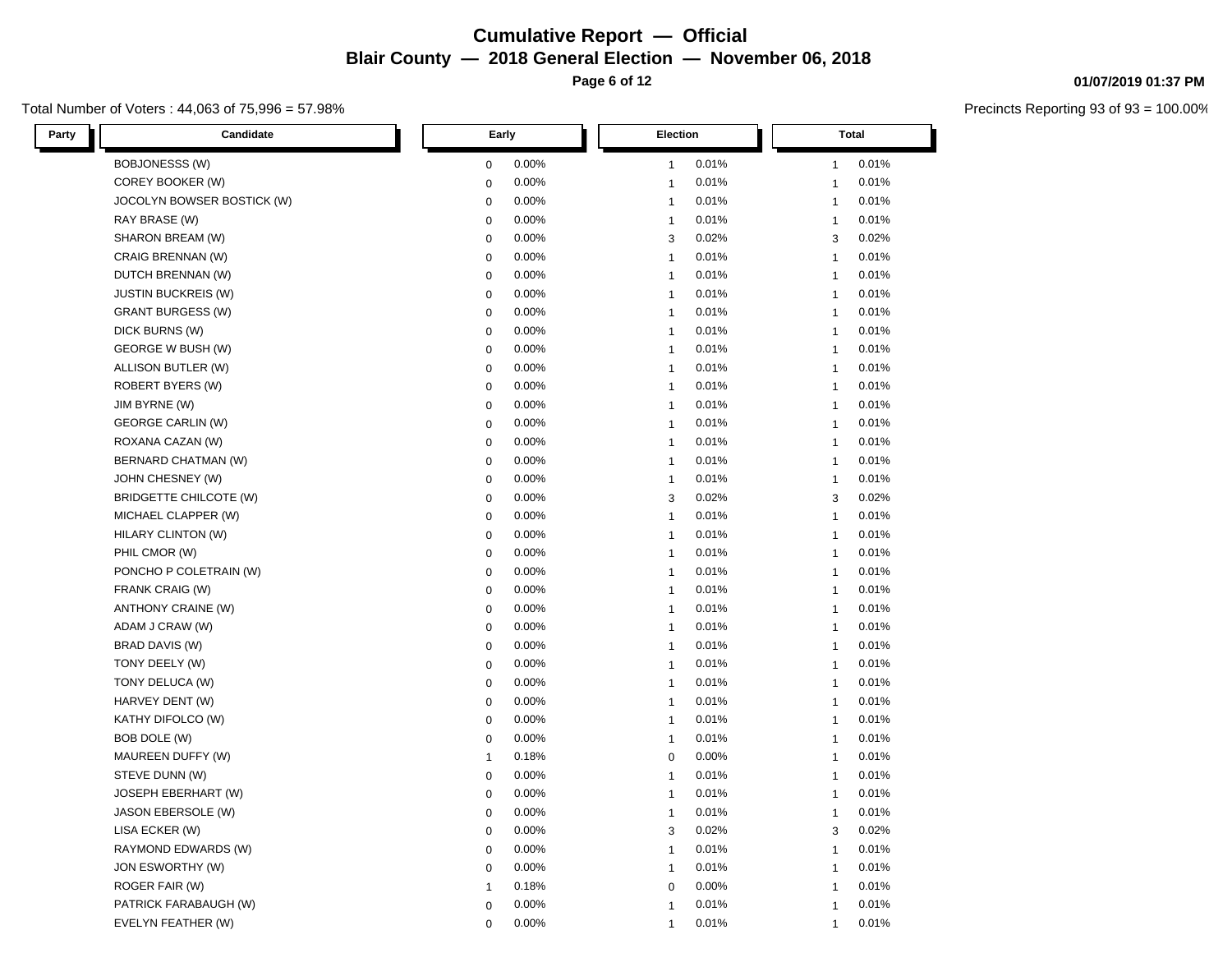**Page 7 of 12**

#### Total Number of Voters : 44,063 of 75,996 = 57.98%

**01/07/2019 01:37 PM**

| Candidate<br>Party        | Early          | Election       | <b>Total</b>   |
|---------------------------|----------------|----------------|----------------|
| JOHN FETTERMAN (W)        | 0.00%          | 0.01%          | 0.01%          |
|                           | $\mathbf 0$    | $\overline{2}$ | $\overline{c}$ |
| STEPHAN FIX (W)           | 0.00%          | 0.01%          | 0.01%          |
|                           | $\mathbf 0$    | $\mathbf{1}$   | $\mathbf{1}$   |
| MARK FLANIGAN (W)         | 0.00%          | 0.01%          | 0.01%          |
|                           | $\mathbf 0$    | $\mathbf{1}$   | $\mathbf{1}$   |
| RICHARD FLAREND (W)       | 0.00%          | 0.02%          | 0.02%          |
|                           | $\pmb{0}$      | 3              | 3              |
| MICHELLE FOGAL (W)        | 0.00%          | 0.01%          | 0.01%          |
|                           | $\pmb{0}$      | $\overline{1}$ | $\mathbf{1}$   |
| KATHERINE FORD (W)        | 0.00%          | 0.01%          | 0.01%          |
|                           | $\mathbf 0$    | $\mathbf{1}$   | $\mathbf{1}$   |
| VINCE FRANKS (W)          | 0.00%          | 0.01%          | 0.01%          |
|                           | $\mathbf 0$    | $\overline{1}$ | $\mathbf{1}$   |
| RICHARD ANDREW FULLER (W) | $\mathbf 0$    | 0.01%          | 0.01%          |
|                           | 0.00%          | $\mathbf{1}$   | $\mathbf{1}$   |
| RAUL GARCIA (W)           | $\mathbf 0$    | 0.01%          | 0.01%          |
|                           | 0.00%          | $\mathbf{1}$   | $\mathbf{1}$   |
| <b>GEORGE GARDNER (W)</b> | 0.00%          | 0.01%          | 0.01%          |
|                           | $\pmb{0}$      | $\mathbf{1}$   | $\mathbf{1}$   |
| TERRANCE GARNER (W)       | 0.00%          | 0.01%          | 0.01%          |
|                           | $\mathbf 0$    | $\mathbf{1}$   | $\overline{1}$ |
| JENNA GEORGE (W)          | $\pmb{0}$      | 0.01%          | 0.01%          |
|                           | 0.00%          | $\mathbf{1}$   | $\overline{1}$ |
| CHRISTY GERWERT (W)       | 0.00%          | 0.01%          | 0.01%          |
|                           | $\mathbf 0$    | $\mathbf{1}$   | $\mathbf{1}$   |
| <b>RICK GIEST (W)</b>     | 0.00%          | 0.01%          | 0.01%          |
|                           | $\mathbf 0$    | $\overline{1}$ | $\mathbf{1}$   |
| CLAY W GLENNY (W)         | 0.00%          | 0.01%          | 0.01%          |
|                           | $\mathbf 0$    | $\overline{1}$ | -1             |
| PAUL GOOD (W)             | 0.00%          | 0.01%          | 0.01%          |
|                           | $\pmb{0}$      | $\mathbf{1}$   | $\mathbf{1}$   |
| CHRIS GRUNER (W)          | 0.00%          | 0.01%          | 0.01%          |
|                           | $\mathbf 0$    | $\mathbf{1}$   | $\mathbf{1}$   |
| SCOTT GUINARD (W)         | 0.00%          | 0.01%          | 0.01%          |
|                           | $\mathbf 0$    | $\mathbf{1}$   | $\mathbf{1}$   |
| DEVIN HAINLEY (W)         | 0.00%          | 0.01%          | 0.01%          |
|                           | $\mathbf 0$    | $\mathbf{1}$   | $\mathbf{1}$   |
| TERRANCE HOLLINS (W)      | $\mathbf 0$    | 0.01%          | 0.01%          |
|                           | 0.00%          | $\mathbf{1}$   | $\mathbf{1}$   |
| B HOOD (W)                | 0.00%          | 0.01%          | 0.01%          |
|                           | $\mathbf 0$    | $\mathbf{1}$   | $\mathbf{1}$   |
| JONATHAN HOOD (W)         | 0.00%          | 0.01%          | 0.01%          |
|                           | $\mathbf 0$    | $\overline{1}$ | $\overline{1}$ |
| <b>BOB HOUSEMAN (W)</b>   | $\mathbf 0$    | 3              | 3              |
|                           | 0.00%          | 0.02%          | 0.02%          |
| ROBERT HOUSEMAN (W)       | $\mathbf 0$    | 0.01%          | 0.01%          |
|                           | 0.00%          | $\mathbf{1}$   | $\mathbf{1}$   |
| HOWARDBANKS (W)           | 0.00%          | 0.01%          | 0.01%          |
|                           | $\mathbf 0$    | $\overline{1}$ | $\mathbf{1}$   |
| JASON IMLER (W)           | 0.00%          | 0.02%          | 0.02%          |
|                           | $\mathbf 0$    | 3              | 3              |
| BRIAN IRWIN (W)           | 0.18%          | $\mathbf 0$    | 0.01%          |
|                           | $\overline{1}$ | 0.00%          | $\mathbf{1}$   |
| JOSEPH IRWIN (W)          | 0.00%          | 0.01%          | 0.01%          |
|                           | $\mathbf 0$    | $\mathbf{1}$   | $\mathbf{1}$   |
| SHANE IRWIN (W)           | 0.00%          | 0.02%          | 0.02%          |
|                           | $\mathbf 0$    | 3              | 3              |
| BRIDGETTE JACKSON (W)     | 0.18%          | $\overline{7}$ | 0.05%          |
|                           | $\mathbf{1}$   | 0.05%          | 8              |
| CHRIS JERICHO (W)         | 0.00%          | 0.01%          | 0.01%          |
|                           | $\mathbf 0$    | $\mathbf{1}$   | $\mathbf{1}$   |
| <b>JOHNBATY (W)</b>       | 0.00%          | 0.01%          | 0.01%          |
|                           | $\mathbf 0$    | $\overline{1}$ | $\mathbf{1}$   |
| DWYANE JOHNSON (W)        | 0.00%          | 0.01%          | 0.01%          |
|                           | $\mathbf 0$    | $\overline{1}$ | $\mathbf{1}$   |
| MARK JOHNSON (W)          | 0.00%          | 0.01%          | 0.01%          |
|                           | $\mathbf 0$    | $\mathbf{1}$   | $\mathbf{1}$   |
| TRENA JOHNSON (W)         | 0.00%          | 0.01%          | 0.01%          |
|                           | $\mathbf 0$    | $\mathbf{1}$   | $\mathbf{1}$   |
| DEVON JOHNSTON (W)        | $\mathbf 0$    | 0.01%          | 0.01%          |
|                           | 0.00%          | $\mathbf{1}$   | $\mathbf{1}$   |
| BETH JONES (W)            | 0.00%          | 0.01%          | 0.01%          |
|                           | $\mathbf 0$    | $\mathbf{1}$   | $\mathbf{1}$   |
| MICHEAL JORDAN (W)        | 0.00%          | 0.01%          | 0.01%          |
|                           | $\pmb{0}$      | $\overline{1}$ | -1             |
| ROSEMARY JORDEN (W)       | 0.00%          | 0.01%          | 0.01%          |
|                           | 0              | $\mathbf{1}$   | $\mathbf{1}$   |
| JOHN JOYCE (W)            | 0.00%          | 0.01%          | 0.01%          |
|                           | $\mathbf 0$    | $\mathbf{1}$   | 1              |
| JPHERMAN (W)              | 0.00%          | 0.01%          | 0.01%          |
|                           | $\mathbf 0$    | $\mathbf{1}$   | $\mathbf{1}$   |
| CHARLES MARTINO JR (W)    | 0.00%          | 0.01%          | 0.01%          |
|                           | $\mathbf 0$    | 1              | 1              |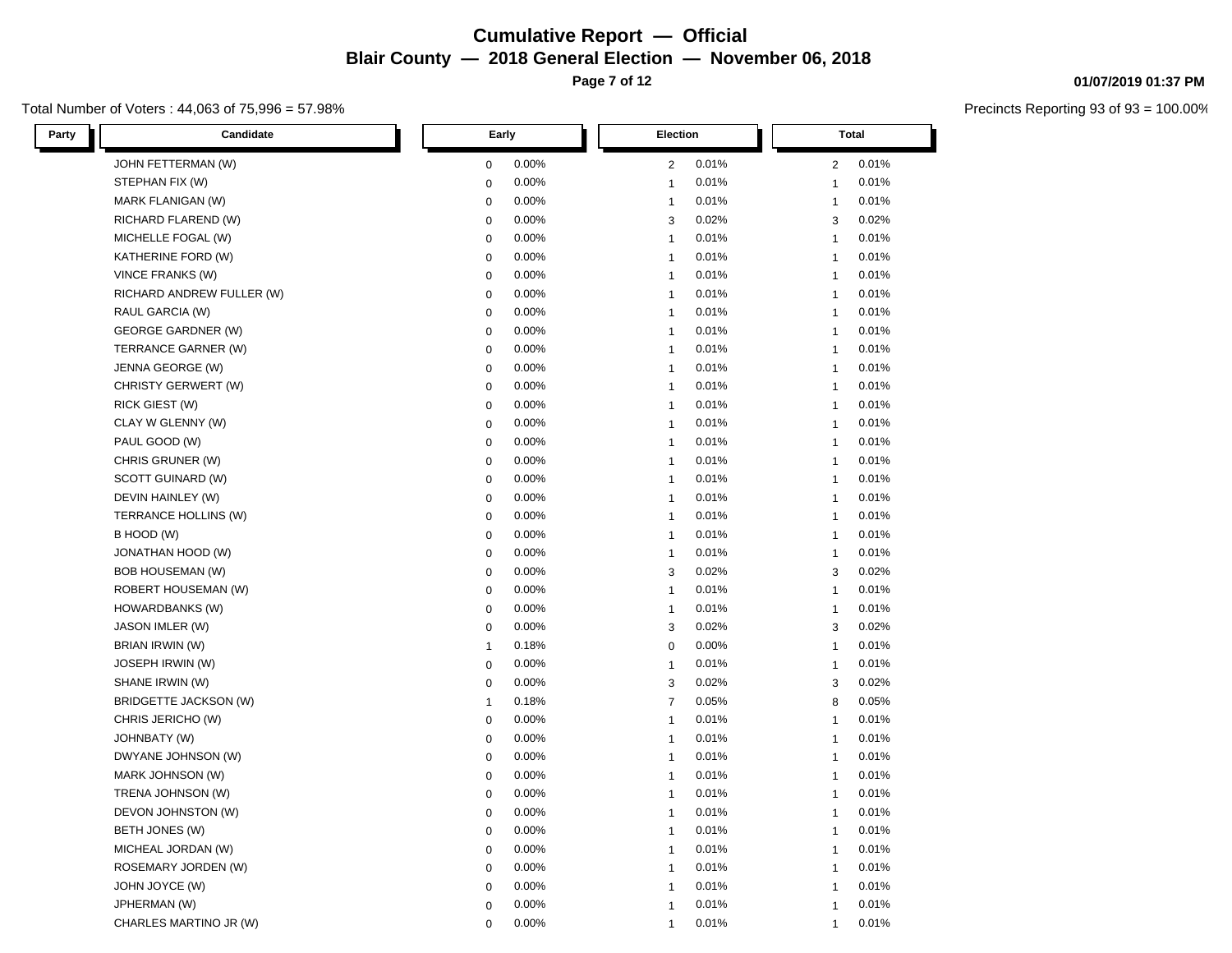**Page 8 of 12**

#### Total Number of Voters : 44,063 of 75,996 = 57.98%

**01/07/2019 01:37 PM**

| Candidate<br>Party          | Early          | Election       | <b>Total</b>   |
|-----------------------------|----------------|----------------|----------------|
| GARY HOROMANSKI JR (W)      | 0.00%          | 0.01%          | 0.01%          |
|                             | $\mathbf 0$    | $\mathbf{1}$   | $\mathbf{1}$   |
| RICH ESTRIGHT JR (W)        | $\mathbf 0$    | 0.01%          | 0.01%          |
|                             | 0.00%          | $\mathbf{1}$   | $\mathbf{1}$   |
| JERRY KANE (W)              | 0.00%          | 0.01%          | 0.01%          |
|                             | $\mathbf 0$    | $\mathbf{1}$   | $\mathbf{1}$   |
| KATHLEEN KANE (W)           | 0.00%          | 0.01%          | 0.01%          |
|                             | $\pmb{0}$      | $\overline{1}$ | 1              |
| <b>GEORGE KATOUF (W)</b>    | 0.00%          | 0.01%          | 0.01%          |
|                             | $\pmb{0}$      | $\overline{1}$ | $\mathbf{1}$   |
| <b>BRUCE KELLY (W)</b>      | 0.00%          | 0.01%          | 0.01%          |
|                             | $\mathbf 0$    | $\mathbf{1}$   | $\mathbf{1}$   |
| STEPHEN KINONEN (W)         | 0.00%          | 0.01%          | 0.01%          |
|                             | $\mathbf 0$    | $\overline{1}$ | $\mathbf{1}$   |
| <b>JUSTIN KLEINOSKY (W)</b> | $\mathbf 0$    | 0.01%          | 0.01%          |
|                             | 0.00%          | $\mathbf{1}$   | $\mathbf{1}$   |
| AVA KLINE (W)               | 0.18%          | $\mathbf 0$    | 0.01%          |
|                             | $\overline{1}$ | 0.00%          | $\mathbf{1}$   |
| NOAH KLINE (W)              | 0.00%          | 0.01%          | 0.01%          |
|                             | $\pmb{0}$      | $\mathbf{1}$   | $\mathbf{1}$   |
| ADAM KNEPP (W)              | 0.00%          | 0.01%          | 0.01%          |
|                             | $\mathbf 0$    | $\mathbf{1}$   | $\overline{1}$ |
| ROY KNUPP (W)               | $\pmb{0}$      | 0.01%          | 0.01%          |
|                             | 0.00%          | $\mathbf{1}$   | $\overline{1}$ |
| JOHN FITZGERALD KOECK (W)   | 0.00%          | 0.01%          | 0.01%          |
|                             | $\mathbf 0$    | $\mathbf{1}$   | $\mathbf{1}$   |
| GILLIAN KRATZER (W)         | 0.00%          | 0.05%          | 0.05%          |
|                             | $\mathbf 0$    | 8              | 8              |
| BETSY KREUZ (W)             | 0.00%          | 0.01%          | 0.01%          |
|                             | $\mathbf 0$    | $\mathbf{1}$   | $\mathbf{1}$   |
| RACHAEL KUNTZ (W)           | 0.00%          | 0.01%          | 0.01%          |
|                             | $\pmb{0}$      | $\mathbf{1}$   | $\mathbf{1}$   |
| BOB KUTZ (W)                | 0.00%          | 0.01%          | 0.01%          |
|                             | $\mathbf 0$    | $\mathbf{1}$   | $\mathbf{1}$   |
| JOHN KUTZ (W)               | 0.00%          | 0.01%          | 0.01%          |
|                             | $\mathbf 0$    | $\mathbf{1}$   | $\mathbf{1}$   |
| KATHERINE LABRIOLA (W)      | 0.18%          | 0.00%          | 0.01%          |
|                             | $\overline{1}$ | $\mathbf 0$    | $\mathbf{1}$   |
| PATRICK LABRIOLA (W)        | 0.18%          | 0.01%          | $\overline{2}$ |
|                             | $\mathbf{1}$   | $\mathbf{1}$   | 0.01%          |
| ALANNAH LAIRD (W)           | 0.00%          | 0.01%          | 0.01%          |
|                             | $\pmb{0}$      | $\mathbf{1}$   | $\mathbf{1}$   |
| CARLOS LAMBORN (W)          | 0.00%          | 0.01%          | 0.01%          |
|                             | $\mathbf 0$    | $\overline{1}$ | $\overline{1}$ |
| <b>KRYSTAL LAMBORN (W)</b>  | $\pmb{0}$      | 0.01%          | 0.01%          |
|                             | 0.00%          | $\mathbf{1}$   | $\overline{1}$ |
| IAN LANG (W)                | $\mathbf 0$    | 0.01%          | 0.01%          |
|                             | 0.00%          | $\mathbf{1}$   | $\mathbf{1}$   |
| CORKY LAPUTA (W)            | 0.00%          | 0.01%          | 0.01%          |
|                             | $\mathbf 0$    | $\mathbf{1}$   | $\mathbf{1}$   |
| STEPHEN LAWSON (W)          | 0.00%          | 0.01%          | 0.01%          |
|                             | $\mathbf 0$    | $\mathbf{1}$   | 1              |
| MICHAEL LEONARD (W)         | $\pmb{0}$      | 0.01%          | 0.01%          |
|                             | 0.00%          | $\mathbf{1}$   | $\mathbf{1}$   |
| MIKE LEONARD (W)            | 0.00%          | $\mathbf{1}$   | 0.01%          |
|                             | $\mathbf 0$    | 0.01%          | $\mathbf{1}$   |
| ANTON LESKOVANSKY (W)       | 0.00%          | 0.01%          | 0.01%          |
|                             | $\mathbf 0$    | $\mathbf{1}$   | $\mathbf{1}$   |
| WILLIAM LIGHTNER (W)        | 0.00%          | 0.02%          | 0.02%          |
|                             | $\mathbf 0$    | 3              | 3              |
| MOLLY LINELL (W)            | 0.00%          | 0.01%          | 0.01%          |
|                             | $\mathbf 0$    | $\mathbf{1}$   | $\mathbf{1}$   |
| PARKER LOPEZ (W)            | 0.00%          | 0.01%          | 0.01%          |
|                             | $\mathbf 0$    | $\overline{1}$ | $\mathbf{1}$   |
| MICHAEL LYKENS (W)          | 0.00%          | 0.01%          | 0.01%          |
|                             | $\mathbf 0$    | $\overline{1}$ | $\mathbf{1}$   |
| BILL MAHER (W)              | 0.00%          | 0.01%          | 0.01%          |
|                             | $\mathbf 0$    | $\mathbf{1}$   | $\mathbf{1}$   |
| ALEX MARINO (W)             | 0.00%          | 0.01%          | 0.01%          |
|                             | $\mathbf 0$    | $\mathbf{1}$   | $\mathbf{1}$   |
| TIM MARTINO (W)             | $\mathbf 0$    | 0.01%          | 0.01%          |
|                             | 0.00%          | $\mathbf{1}$   | $\mathbf{1}$   |
| KARL MARX (W)               | 0.00%          | 0.01%          | 0.01%          |
|                             | $\mathbf 0$    | $\mathbf{1}$   | $\mathbf{1}$   |
| <b>JOSH MCCAHAN (W)</b>     | $\mathbf 0$    | 0.01%          | 0.01%          |
|                             | 0.00%          | $\overline{1}$ | -1             |
| DONALD MCCLELLAN (W)        | 0.00%          | 0.01%          | 0.01%          |
|                             | 0              | $\mathbf{1}$   | $\mathbf{1}$   |
| SANDRA MCCLELLAN (W)        | 0.00%          | 0.01%          | 0.01%          |
|                             | $\mathbf 0$    | $\mathbf{1}$   | 1              |
| JOHN MCGINNIS (W)           | 0.00%          | 0.01%          | 0.01%          |
|                             | $\mathbf 0$    | $\mathbf{1}$   | $\mathbf{1}$   |
| JOHN MCHUGH (W)             | 0.00%          | 0.01%          | 0.01%          |
|                             | $\mathbf 0$    | 1              | 1              |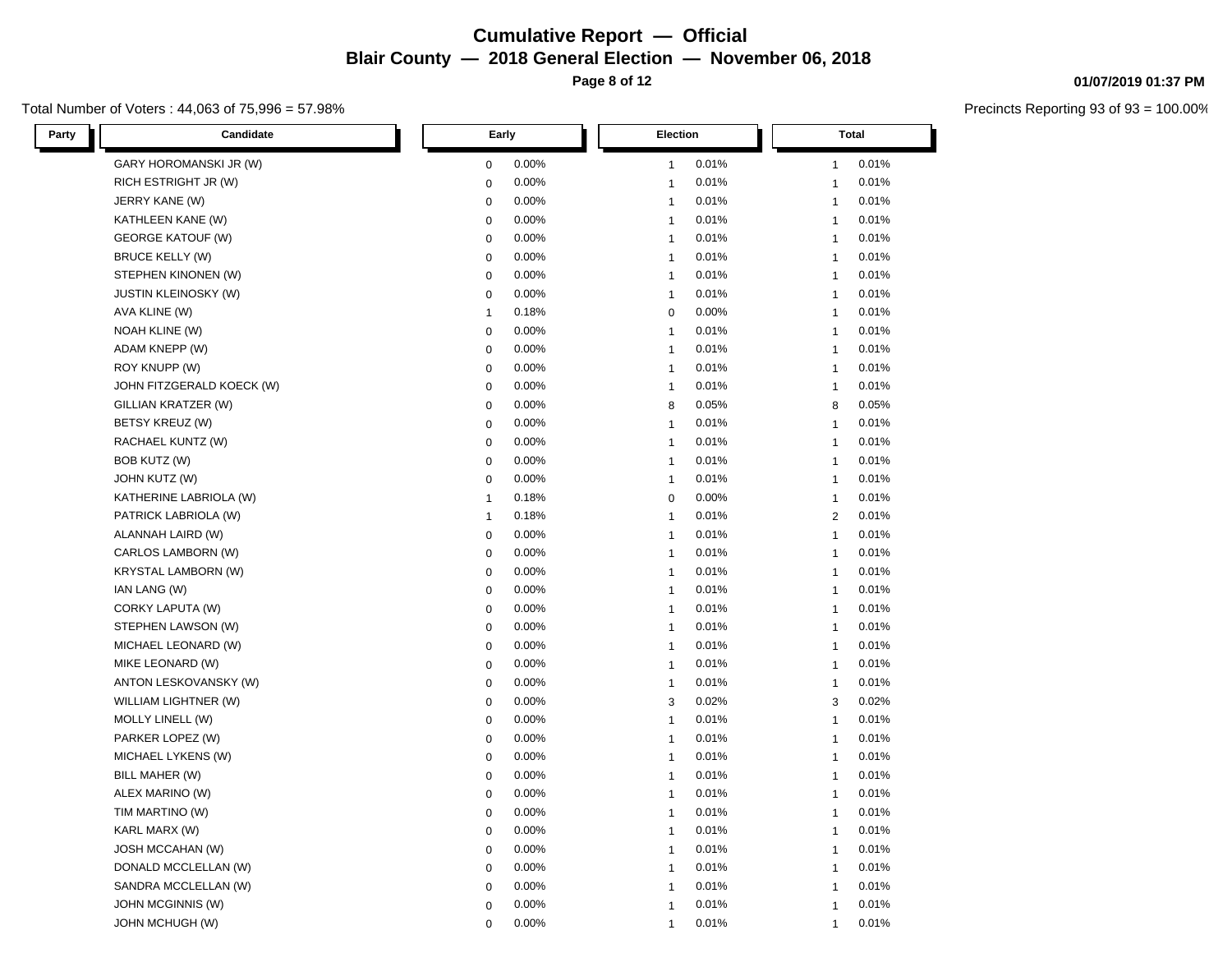**Page 9 of 12**

#### Total Number of Voters : 44,063 of 75,996 = 57.98%

**01/07/2019 01:37 PM**

| Party     | Candidate                 | Early        |       |                         | Election | <b>Total</b>   |       |
|-----------|---------------------------|--------------|-------|-------------------------|----------|----------------|-------|
|           | ROBERT MCMINN (W)         | $\pmb{0}$    | 0.00% | $\mathbf{1}$            | 0.01%    | 1              | 0.01% |
|           | TIMOTHY MEARKLE (W)       | $\mathbf 0$  | 0.00% | $\mathbf{1}$            | 0.01%    | $\mathbf{1}$   | 0.01% |
|           | TOM MILLER (W)            | $\mathbf 0$  | 0.00% | $\mathbf{1}$            | 0.01%    | $\mathbf{1}$   | 0.01% |
|           | DANIEL J MILLIRON (W)     | $\mathbf 0$  | 0.00% | $\overline{1}$          | 0.01%    | $\mathbf{1}$   | 0.01% |
|           | JERRY MILLIRON (W)        | $\pmb{0}$    | 0.00% | $\overline{2}$          | 0.01%    | $\overline{2}$ | 0.01% |
|           | DARRELL MORRIS (W)        | $\mathbf 0$  | 0.00% | $\mathbf{1}$            | 0.01%    | $\mathbf{1}$   | 0.01% |
|           | <b>JOHN MORRIS (W)</b>    | $\mathbf 0$  | 0.00% | $\mathbf{1}$            | 0.01%    | $\mathbf{1}$   | 0.01% |
|           | <b>JASON MORRISON (W)</b> | $\mathbf{1}$ | 0.18% | $\mathbf 0$             | 0.00%    | $\mathbf{1}$   | 0.01% |
|           | MARIA MOSLEY (W)          | $\pmb{0}$    | 0.00% | $\mathbf{1}$            | 0.01%    | $\overline{1}$ | 0.01% |
|           | MARK MOSLEY (W)           | $\mathbf 0$  | 0.00% | $\mathbf{1}$            | 0.01%    | $\mathbf{1}$   | 0.01% |
|           | WILLIAM MUNN (W)          | $\mathbf 0$  | 0.00% | $\mathbf{1}$            | 0.01%    | $\mathbf{1}$   | 0.01% |
|           | NATHAN MYERS (W)          | $\pmb{0}$    | 0.00% | $\overline{1}$          | 0.01%    | $\mathbf{1}$   | 0.01% |
|           | APRIL NEAL (W)            | $\mathbf 0$  | 0.00% | $\mathbf{1}$            | 0.01%    | $\mathbf{1}$   | 0.01% |
|           | AL NEWMAN (W)             | $\mathbf 0$  | 0.00% | $\mathbf{1}$            | 0.01%    | $\mathbf{1}$   | 0.01% |
|           | LEWIS NICK (W)            | $\pmb{0}$    | 0.00% | $\mathbf{1}$            | 0.01%    | -1             | 0.01% |
|           | ROBERT DE NIRO (W)        | $\pmb{0}$    | 0.00% | $\overline{1}$          | 0.01%    | $\mathbf{1}$   | 0.01% |
|           | LISA NOEL (W)             | $\mathbf 0$  | 0.00% | $\overline{2}$          | 0.01%    | 2              | 0.01% |
|           | WILLIAM NOYE (W)          | $\mathbf 0$  | 0.00% | $\overline{1}$          | 0.01%    | $\mathbf{1}$   | 0.01% |
|           | MICHELLE OBAMA (W)        | $\pmb{0}$    | 0.00% | $\overline{1}$          | 0.01%    | 1              | 0.01% |
|           | DAVID D ODELL (W)         | $\mathbf 0$  | 0.00% | $\mathbf{1}$            | 0.01%    | $\overline{1}$ | 0.01% |
| OPRAH (W) |                           | $\mathbf 0$  | 0.00% | $\mathbf{1}$            | 0.01%    | $\mathbf{1}$   | 0.01% |
|           | KARL PABST (W)            | $\mathbf 0$  | 0.00% | $\mathbf{1}$            | 0.01%    | $\overline{1}$ | 0.01% |
|           | PACIFICO (W)              | $\pmb{0}$    | 0.00% | $\overline{1}$          | 0.01%    | $\mathbf{1}$   | 0.01% |
|           | SHAYNE PATTILLO (W)       | $\mathbf 0$  | 0.00% | $\mathbf{1}$            | 0.01%    | $\mathbf{1}$   | 0.01% |
|           | HAROLD PENA (W)           | $\mathbf{1}$ | 0.18% | $\mathbf 0$             | 0.00%    | $\mathbf{1}$   | 0.01% |
|           | RONALD PERTTU (W)         | $\pmb{0}$    | 0.00% | $\overline{1}$          | 0.01%    | -1             | 0.01% |
|           | BRYAN PETERS (W)          | $\mathbf 0$  | 0.00% | $\mathbf{1}$            | 0.01%    | $\mathbf{1}$   | 0.01% |
|           | MAE PITTMAN (W)           | $\mathbf{1}$ | 0.18% | $\mathbf 0$             | 0.00%    | $\mathbf{1}$   | 0.01% |
|           | JOSEPH PLUTKO (W)         | $\mathbf 0$  | 0.00% | $\mathbf{1}$            | 0.01%    | $\overline{1}$ | 0.01% |
|           | JOSEPH C PRICE (W)        | $\pmb{0}$    | 0.00% | $\overline{1}$          | 0.01%    | $\overline{1}$ | 0.01% |
|           | DELORES RADER (W)         | $\mathbf 0$  | 0.00% | $\mathbf{1}$            | 0.01%    | $\mathbf{1}$   | 0.01% |
|           | <b>BRANDON RAIRIE (W)</b> | $\mathbf 0$  | 0.00% | $\mathbf{1}$            | 0.01%    | $\mathbf{1}$   | 0.01% |
|           | MICHAEL RAWLINS (W)       | $\pmb{0}$    | 0.00% | $\overline{2}$          | 0.01%    | 2              | 0.01% |
|           | ADAM RENNINGER (W)        | $\mathbf 0$  | 0.00% | $\mathbf{1}$            | 0.01%    | $\mathbf{1}$   | 0.01% |
|           | JORDAN RHONE (W)          | $\mathbf 0$  | 0.00% | $\mathbf{1}$            | 0.01%    | $\mathbf{1}$   | 0.01% |
|           | STEVEN E RICHARDS (W)     | $\mathbf 0$  | 0.00% | $\mathbf{1}$            | 0.01%    | $\mathbf{1}$   | 0.01% |
|           | WILLIAM ROBERTS (W)       | $\pmb{0}$    | 0.00% | $\mathbf{1}$            | 0.01%    | $\overline{1}$ | 0.01% |
|           | STEVE ROGERS (W)          | $\mathbf 0$  | 0.00% | $\overline{1}$          | 0.01%    | $\mathbf{1}$   | 0.01% |
|           | XAVIER ROGERS (W)         | $\mathbf 0$  | 0.00% | $\mathbf{1}$            | 0.01%    | $\mathbf{1}$   | 0.01% |
|           | <b>ASHTON ROMANO (W)</b>  | $\mathbf 0$  | 0.00% | $\mathbf{1}$            | 0.01%    | 1              | 0.01% |
|           | FRANK ROSENHOOVER (W)     | $\mathbf 0$  | 0.00% | $\overline{\mathbf{1}}$ | 0.01%    | $\overline{1}$ | 0.01% |
|           | DONALD ROSSMAN (W)        | $\mathbf 0$  | 0.00% | $\overline{1}$          | 0.01%    | $\mathbf{1}$   | 0.01% |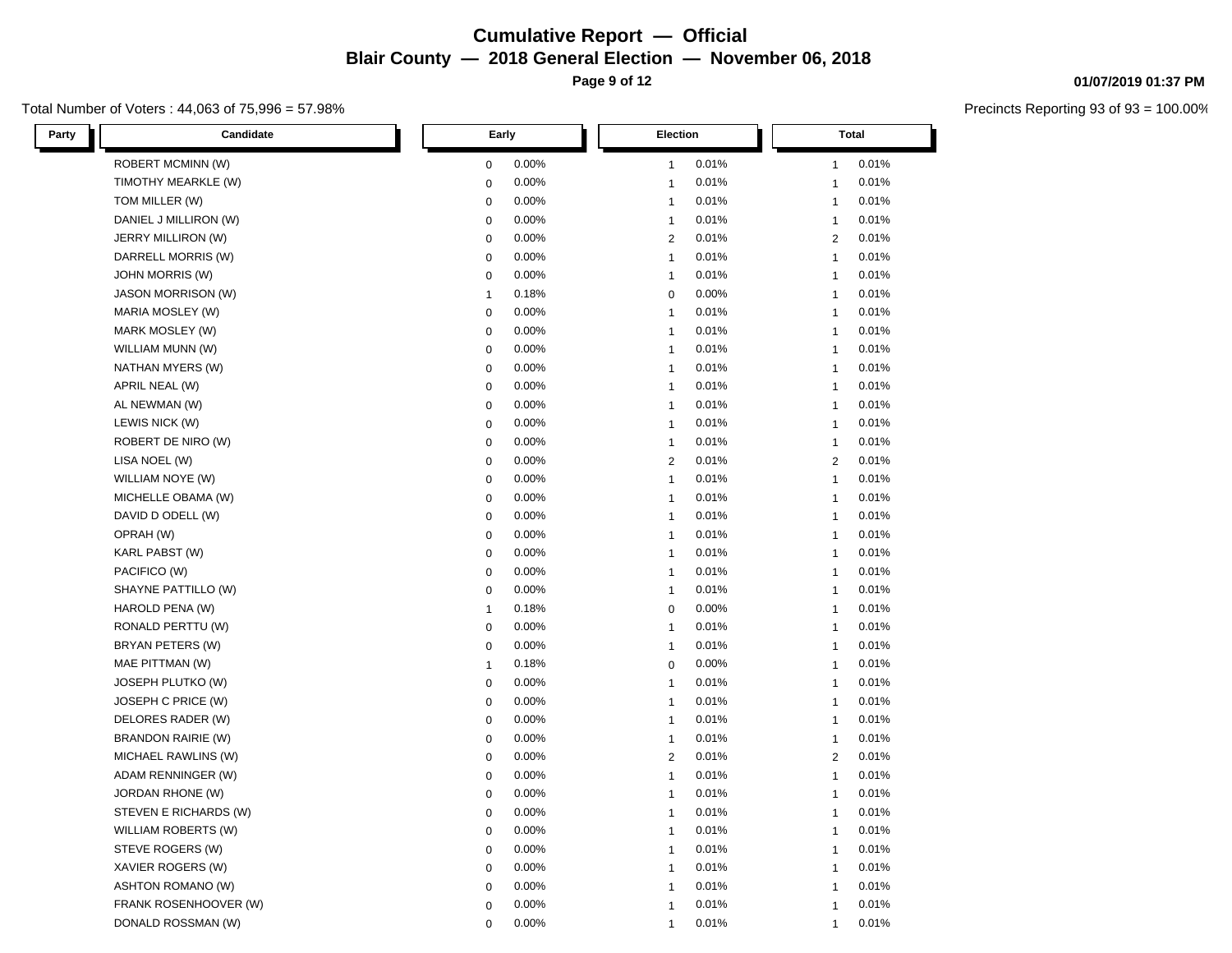Total Number of Voters : 44,063 of 75,996 = 57.98%

L

| Party | <b>Candidate</b>             | Early        |       |                         | Election |   | Total                 |
|-------|------------------------------|--------------|-------|-------------------------|----------|---|-----------------------|
|       | CARL RUSSO (W)               | $\mathbf 0$  | 0.00% | -1                      | 0.01%    |   | 0.01%<br>1            |
|       | HENRY SAGER (W)              | $\mathbf 0$  | 0.00% | $\overline{1}$          | 0.01%    |   | 0.01%<br>$\mathbf{1}$ |
|       | RICK SANCHEZ (W)             | $\mathbf 0$  | 0.00% | $\mathbf{1}$            | 0.01%    |   | 0.01%<br>$\mathbf{1}$ |
|       | <b>BERNIE SANDERS (W)</b>    | $\mathbf 0$  | 0.00% | 6                       | 0.04%    |   | 0.04%<br>6            |
|       | COLONEL SANDERS (W)          | 0            | 0.00% | $\overline{1}$          | 0.01%    |   | 0.01%<br>$\mathbf{1}$ |
|       | CHARLES SCHEIBENER (W)       | $\mathbf 0$  | 0.00% | $\overline{1}$          | 0.01%    |   | 0.01%<br>$\mathbf{1}$ |
|       | <b>GREG SCHERDEN (W)</b>     | $\mathbf 0$  | 0.00% | $\overline{1}$          | 0.01%    |   | 0.01%<br>$\mathbf{1}$ |
|       | MICHAEL SCHIMMINGER (W)      | $\mathbf 0$  | 0.00% | $\mathbf{1}$            | 0.01%    |   | 0.01%<br>1            |
|       | CONNOR SCHMITT (W)           | $\mathbf 0$  | 0.00% | $\overline{1}$          | 0.01%    |   | 0.01%<br>$\mathbf{1}$ |
|       | HELEN SCHMITT (W)            | $\mathbf 0$  | 0.00% | $\mathbf{1}$            | 0.01%    |   | 0.01%<br>$\mathbf{1}$ |
|       | MICHAEL SCOTT (W)            | $\mathbf{1}$ | 0.18% | $\mathbf 0$             | 0.00%    |   | 0.01%<br>$\mathbf{1}$ |
|       | ADAM SEDLOCK (W)             | $\mathbf 0$  | 0.00% | $\overline{1}$          | 0.01%    |   | 0.01%<br>$\mathbf{1}$ |
|       | PETE SEIDEL (W)              | $\mathbf 0$  | 0.00% | $\mathbf{1}$            | 0.01%    |   | 0.01%<br>$\mathbf{1}$ |
|       | JOANN SEMKO (W)              | $\mathbf 0$  | 0.00% | $\overline{1}$          | 0.01%    |   | 0.01%<br>$\mathbf{1}$ |
|       | DAVE SERVELLO (W)            | $\mathbf 0$  | 0.00% | $\overline{1}$          | 0.01%    |   | 0.01%<br>1            |
|       | RICHARD SERVELLO (W)         | $\mathbf 0$  | 0.00% | $\mathbf{1}$            | 0.01%    |   | 0.01%<br>$\mathbf{1}$ |
|       | SISU SETTLE (W)              | $\mathbf 0$  | 0.00% | $\overline{1}$          | 0.01%    |   | 0.01%<br>1            |
|       | MICHAEL SHANK (W)            | $\mathbf 0$  | 0.00% | $\overline{1}$          | 0.01%    |   | 0.01%<br>$\mathbf{1}$ |
|       | JEFF SHULTZ (W)              | $\mathbf 0$  | 0.00% | $\overline{1}$          | 0.01%    |   | 0.01%<br>1            |
|       | CHRISTOPHER SICKENGER (W)    | $\mathbf 0$  | 0.00% | $\overline{1}$          | 0.01%    |   | 0.01%<br>$\mathbf{1}$ |
|       | <b>MEGAN SIMPSON (W)</b>     | 0            | 0.00% | $\mathbf{1}$            | 0.01%    |   | 0.01%<br>$\mathbf{1}$ |
|       | ROWEN JAMES SIMPSON (W)      | $\mathbf 0$  | 0.00% | $\overline{1}$          | 0.01%    |   | 0.01%<br>1            |
|       | TRAVIS SINGER (W)            | $\mathbf 0$  | 0.00% | $\overline{1}$          | 0.01%    |   | 0.01%<br>$\mathbf{1}$ |
|       | JAMEY SLEESMAN (W)           | $\mathbf 0$  | 0.00% | $\mathbf{1}$            | 0.01%    |   | 0.01%<br>1            |
|       | DON SMITH (W)                | $\mathbf 0$  | 0.00% | $\mathbf{1}$            | 0.01%    |   | 0.01%<br>$\mathbf{1}$ |
|       | JOE SMITH (W)                | $\mathbf 0$  | 0.00% | 3                       | 0.02%    |   | 0.02%<br>3            |
|       | <b>JOHN SMITH (W)</b>        | $\pmb{0}$    | 0.00% | $\overline{1}$          | 0.01%    |   | 0.01%<br>$\mathbf{1}$ |
|       | TIM SMITH (W)                | 0            | 0.00% | $\mathbf{1}$            | 0.01%    |   | 0.01%<br>$\mathbf{1}$ |
|       | VICKI SNIVELY (W)            | $\mathbf 0$  | 0.00% | $\overline{1}$          | 0.01%    |   | 0.01%<br>1            |
|       | JOSEPH SOHMER (W)            | 0            | 0.00% | $\overline{\mathbf{1}}$ | 0.01%    |   | 0.01%<br>$\mathbf{1}$ |
|       | BENJAMIN SOLENSKY (W)        | $\mathbf 0$  | 0.00% | $\mathbf{1}$            | 0.01%    |   | 0.01%<br>1            |
|       | <b>BRANDON SPRADLING (W)</b> | $\mathbf 0$  | 0.00% | $\mathbf{1}$            | 0.01%    |   | 0.01%<br>$\mathbf{1}$ |
|       | <b>ROBERT SPRANKLE (W)</b>   | $\mathbf 0$  | 0.00% | $\overline{1}$          | 0.01%    |   | 0.01%<br>1            |
|       | LARRY J FOCHT SR (W)         | $\mathbf 0$  | 0.00% | $\overline{1}$          | 0.01%    |   | 0.01%<br>$\mathbf{1}$ |
|       | TOM IRWIN SR (W)             | 0            | 0.00% | $\mathbf{1}$            | 0.01%    |   | 0.01%<br>$\mathbf{1}$ |
|       | <b>B STALTER (W)</b>         | $\mathbf 0$  | 0.00% | $\overline{1}$          | 0.01%    |   | 0.01%<br>$\mathbf{1}$ |
|       | <b>BARB STALTER (W)</b>      | 0            | 0.00% | $\overline{1}$          | 0.01%    |   | 0.01%<br>$\mathbf{1}$ |
|       | HOWARD STERN (W)             | $\mathbf 0$  | 0.00% | $\overline{1}$          | 0.01%    |   | 0.01%<br>1            |
|       | BRETT STEWART (W)            | $\mathbf 0$  | 0.00% | $\mathbf{1}$            | 0.01%    |   | 0.01%<br>1            |
|       | ED STEWART (W)               | $\mathbf 0$  | 0.00% | $\overline{1}$          | 0.01%    | 1 | 0.01%                 |
|       | <b>BABA STIFFLER (W)</b>     | $\mathbf 0$  | 0.00% | $\overline{1}$          | 0.01%    |   | 0.01%<br>$\mathbf{1}$ |
|       | ERICH STOEHR (W)             | $\mathbf 0$  | 0.00% | $\mathbf{1}$            | 0.01%    |   | 0.01%<br>$\mathbf{1}$ |

#### **01/07/2019 01:37 PM**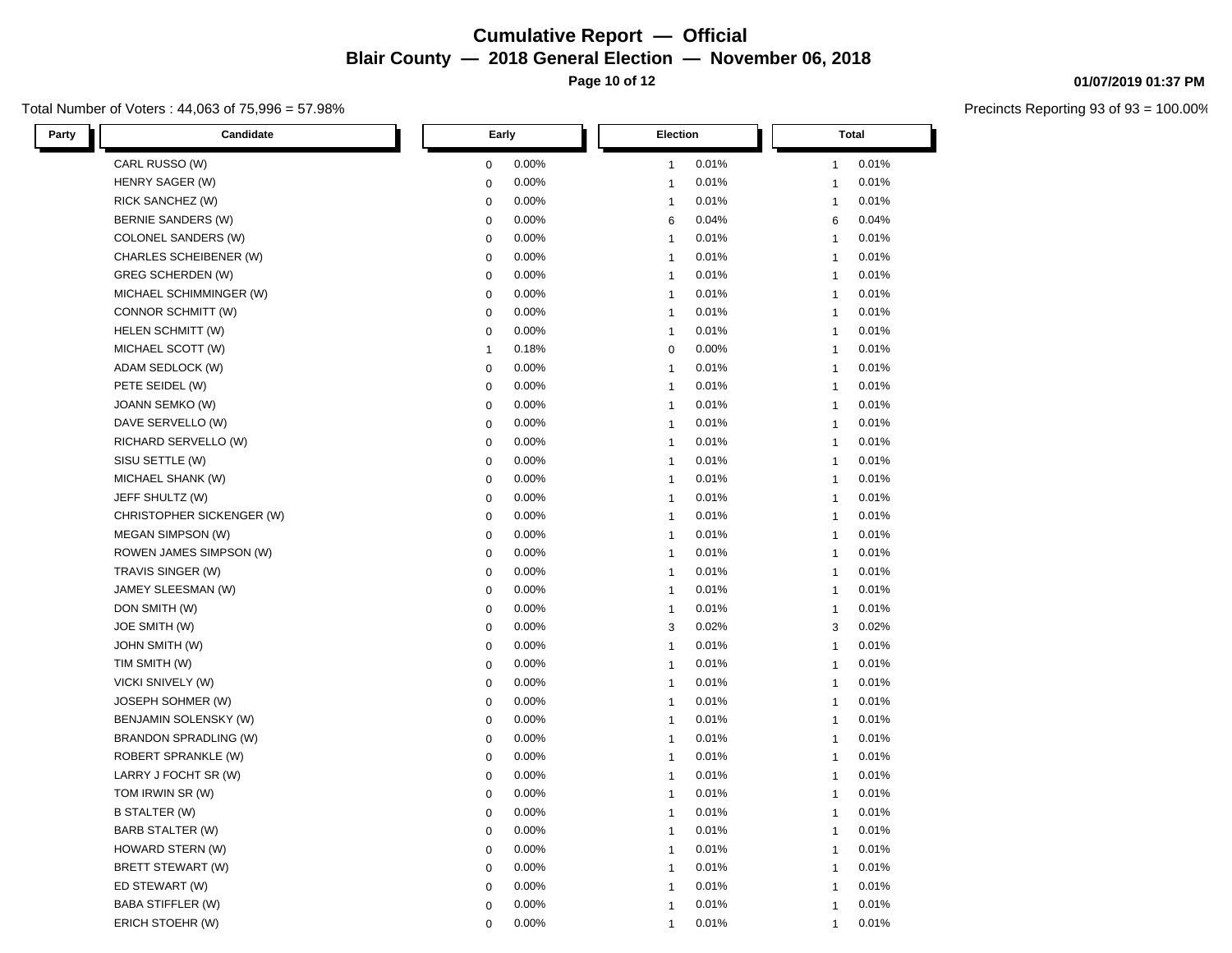Total Number of Voters : 44,063 of 75,996 = 57.98%

L

| Party | Candidate                   |              | Early | Election       |       | <b>Total</b> |       |
|-------|-----------------------------|--------------|-------|----------------|-------|--------------|-------|
|       | WILLIAM STRAESSER (W)       | 0            | 0.00% | $\mathbf{1}$   | 0.01% | 1            | 0.01% |
|       | JAMES B SWAN (W)            | $\mathbf 0$  | 0.00% | $\overline{1}$ | 0.01% | 1            | 0.01% |
|       | DONALD SWANGER (W)          | $\mathbf 0$  | 0.00% | $\overline{1}$ | 0.01% | $\mathbf{1}$ | 0.01% |
|       | NANCY TARANGO (W)           | $\mathbf 0$  | 0.00% | $\mathbf{1}$   | 0.01% | $\mathbf{1}$ | 0.01% |
|       | <b>RUNKE TODD (W)</b>       | $\mathbf 0$  | 0.00% | $\mathbf{1}$   | 0.01% | 1            | 0.01% |
|       | MIKE TOFANO (W)             | $\mathbf{1}$ | 0.18% | $\mathbf 0$    | 0.00% | 1            | 0.01% |
|       | PAT TOST (W)                | $\mathbf 0$  | 0.00% | $\overline{1}$ | 0.01% | $\mathbf{1}$ | 0.01% |
|       | TRACEY (W)                  | $\mathbf 0$  | 0.00% | $\overline{1}$ | 0.01% | $\mathbf{1}$ | 0.01% |
|       | TIM TRACKER (W)             | $\mathbf 0$  | 0.00% | $\mathbf{1}$   | 0.01% | 1            | 0.01% |
|       | ANDREW TREXLER (W)          | $\mathbf 0$  | 0.00% | $\overline{1}$ | 0.01% | 1            | 0.01% |
|       | TREYKOEHLE (W)              | $\mathbf 0$  | 0.00% | $\overline{1}$ | 0.01% | $\mathbf{1}$ | 0.01% |
|       | MICHAEL TUCKER (W)          | $\mathbf 0$  | 0.00% | $\overline{1}$ | 0.01% | $\mathbf{1}$ | 0.01% |
|       | <b>GREG TURCHETTA (W)</b>   | $\mathbf 0$  | 0.00% | $\mathbf{1}$   | 0.01% | $\mathbf{1}$ | 0.01% |
|       | F T TWADDLED (W)            | $\mathbf 0$  | 0.00% | $\overline{1}$ | 0.01% | 1            | 0.01% |
|       | EDDIE VEDDER (W)            | $\mathbf 0$  | 0.00% | $\overline{1}$ | 0.01% | $\mathbf{1}$ | 0.01% |
|       | DAVE VILKE (W)              | $\mathbf 0$  | 0.00% | $\mathbf{1}$   | 0.01% | $\mathbf{1}$ | 0.01% |
|       | DAVE VILKE (W)              | $\mathbf 0$  | 0.00% | $\overline{1}$ | 0.01% | $\mathbf{1}$ | 0.01% |
|       | JS VIPOND (W)               | $\pmb{0}$    | 0.00% | $\overline{1}$ | 0.01% | 1            | 0.01% |
|       | AARON WAGNER (W)            | $\mathbf{1}$ | 0.18% | 0              | 0.00% | $\mathbf{1}$ | 0.01% |
|       | ROB WAGNER (W)              | $\mathbf 0$  | 0.00% | $\overline{1}$ | 0.01% | 1            | 0.01% |
|       | WAGNER (W)                  | $\mathbf 0$  | 0.00% | $\overline{1}$ | 0.01% | $\mathbf{1}$ | 0.01% |
|       | PAUL WALK (W)               | $\mathbf 0$  | 0.00% | 1              | 0.01% | 1            | 0.01% |
|       | ALASHIA WALTON (W)          | $\mathbf 0$  | 0.00% | $\overline{1}$ | 0.01% | $\mathbf{1}$ | 0.01% |
|       | <b>GEORGE WASHINTON (W)</b> | $\mathbf 0$  | 0.00% | $\overline{1}$ | 0.01% | 1            | 0.01% |
|       | STEVE WEIR (W)              | 0            | 0.00% | $\mathbf{1}$   | 0.01% | $\mathbf{1}$ | 0.01% |
|       | <b>ASHLEY WERTZ (W)</b>     | 0            | 0.00% | $\overline{1}$ | 0.01% | 1            | 0.01% |
|       | STEPHEN C WEYANDT (W)       | $\mathbf 0$  | 0.00% | $\overline{1}$ | 0.01% | $\mathbf{1}$ | 0.01% |
|       | SUSAN WILD (W)              | $\mathbf 0$  | 0.00% | $\overline{1}$ | 0.01% | 1            | 0.01% |
|       | JACK WILKES (W)             | $\mathbf 0$  | 0.00% | $\overline{1}$ | 0.01% | $\mathbf{1}$ | 0.01% |
|       | JEAN WILSHIRE (W)           | $\mathbf 0$  | 0.00% | $\overline{1}$ | 0.01% | 1            | 0.01% |
|       | MAKENZIE WILT (W)           | 0            | 0.00% | $\overline{1}$ | 0.01% | $\mathbf{1}$ | 0.01% |
|       | TOM WOFE (W)                | $\mathbf 0$  | 0.00% | $\mathbf{1}$   | 0.01% | $\mathbf{1}$ | 0.01% |
|       | ANDREW WOJCIK (W)           | 0            | 0.00% | $\mathbf{1}$   | 0.01% | $\mathbf{1}$ | 0.01% |
|       | THOMAS WOLF (W)             | $\mathbf 0$  | 0.00% | $\mathbf{1}$   | 0.01% | $\mathbf{1}$ | 0.01% |
|       | CHRISTIAN WOLFE (W)         | $\mathbf 0$  | 0.00% | $\overline{1}$ | 0.01% | $\mathbf{1}$ | 0.01% |
|       | DAWN WOOD (W)               | $\mathbf 0$  | 0.00% | $\overline{1}$ | 0.01% | $\mathbf{1}$ | 0.01% |
|       | KEVIN YODER (W)             | 0            | 0.00% | $\overline{1}$ | 0.01% | $\mathbf{1}$ | 0.01% |
|       | NOAH W ZOLNAK (W)           | $\mathbf 0$  | 0.00% | $\overline{1}$ | 0.01% | 1            | 0.01% |
|       | NOAH ZOLNAK (W)             | 0            | 0.00% | $\mathbf 1$    | 0.01% | $\mathbf{1}$ | 0.01% |
|       | MARK ZORGER (W)             | 0            | 0.00% | $\overline{1}$ | 0.01% | $\mathbf{1}$ | 0.01% |
|       | RACHEL BOVARD (W)           | 1            | 0.18% | 0              | 0.00% | $\mathbf{1}$ | 0.01% |

### **01/07/2019 01:37 PM**